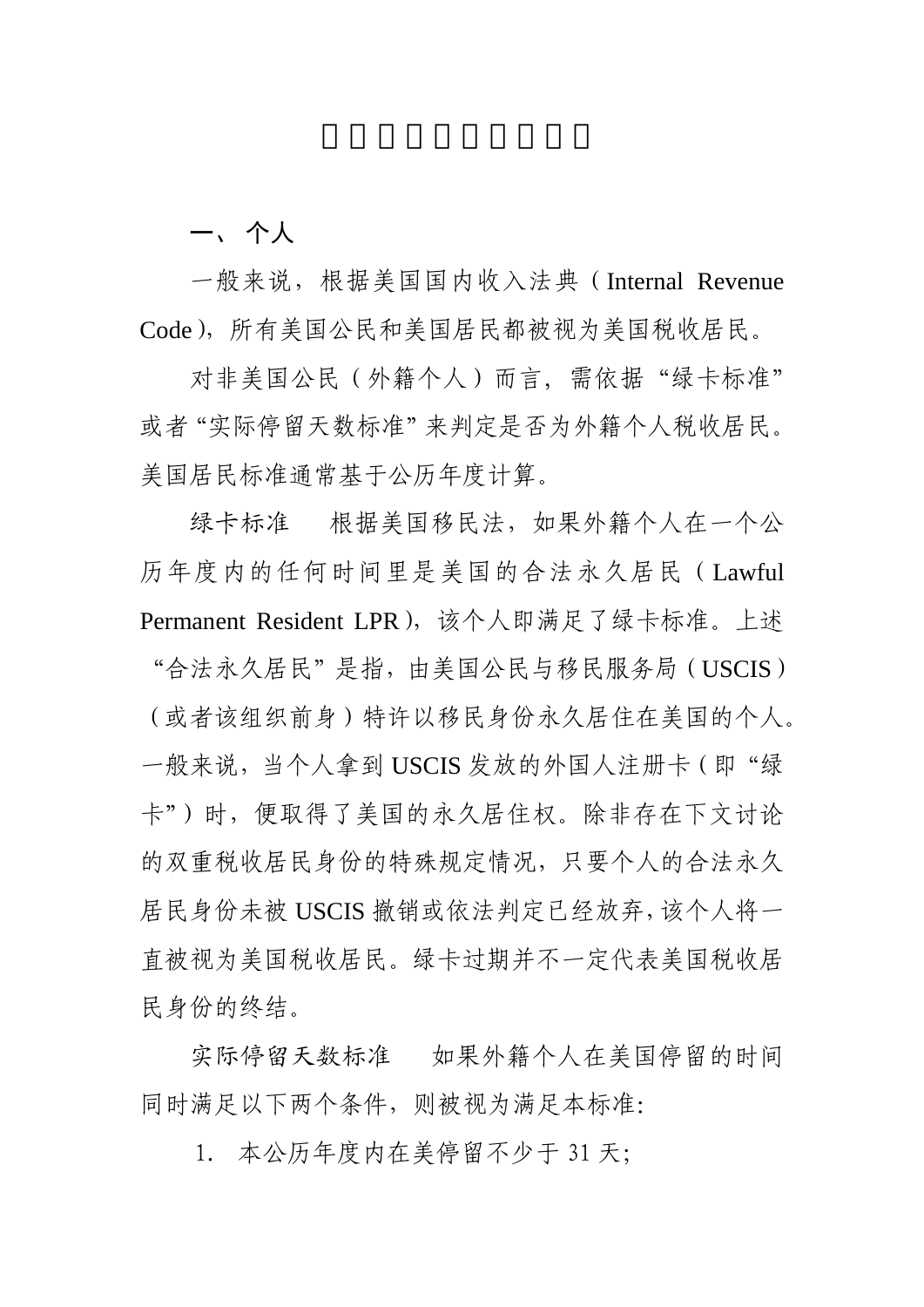2. 根据以下计算公式,本公历年度和过去两个公历年 度加起来的三年内在美停留不少于 183 天:

a. 本年度在美停留的全部天数, 加上

b. 前一年度在美停留天数的三分之一, 加上

c.再前一年度在美停留天数的六分之一。

 一般来说,个人在一天中的任何时间出现在美国境内 都视为其当天在美停留。但是,在某些特定情况下,个人在 美停留时间不计算在实际停留天数内。相关信息可以查阅美 国国内收入局 519 号刊物 — 一外籍个人税务指南  $(\text{http://www.irs.gov/pub/irs.pdf}/p519.pdf)$ 

 第一年选择(First-Year Choice Election) 外籍个人若 在前一公历年度被视为非美国居民、但在随后一年满足实际 停留天数标准并被视为美国税收居民,那么其可以自主选择 在前一年度的一段时间内成为美国税收居民。相关信息可以 查阅美国国内收入局 519 号刊物——外籍个人税务指南。

 双重税收居民 一些绿卡持有者和外籍居民个人有可 能同时是与美国签有税收协定的辖区的税收居民。如果此类 "双重税收居民"根据税收协定的"加比规则"(tie-breaker rule)判定为缔约对方税收居民,他们可以选择在整个或部 分纳税年度内作为非居民外籍个人计算其在美国的应纳税 额,但前提是必须事先就此事通知美国税务当局,否则他们 将继续作为美国税收居民计算应纳税额。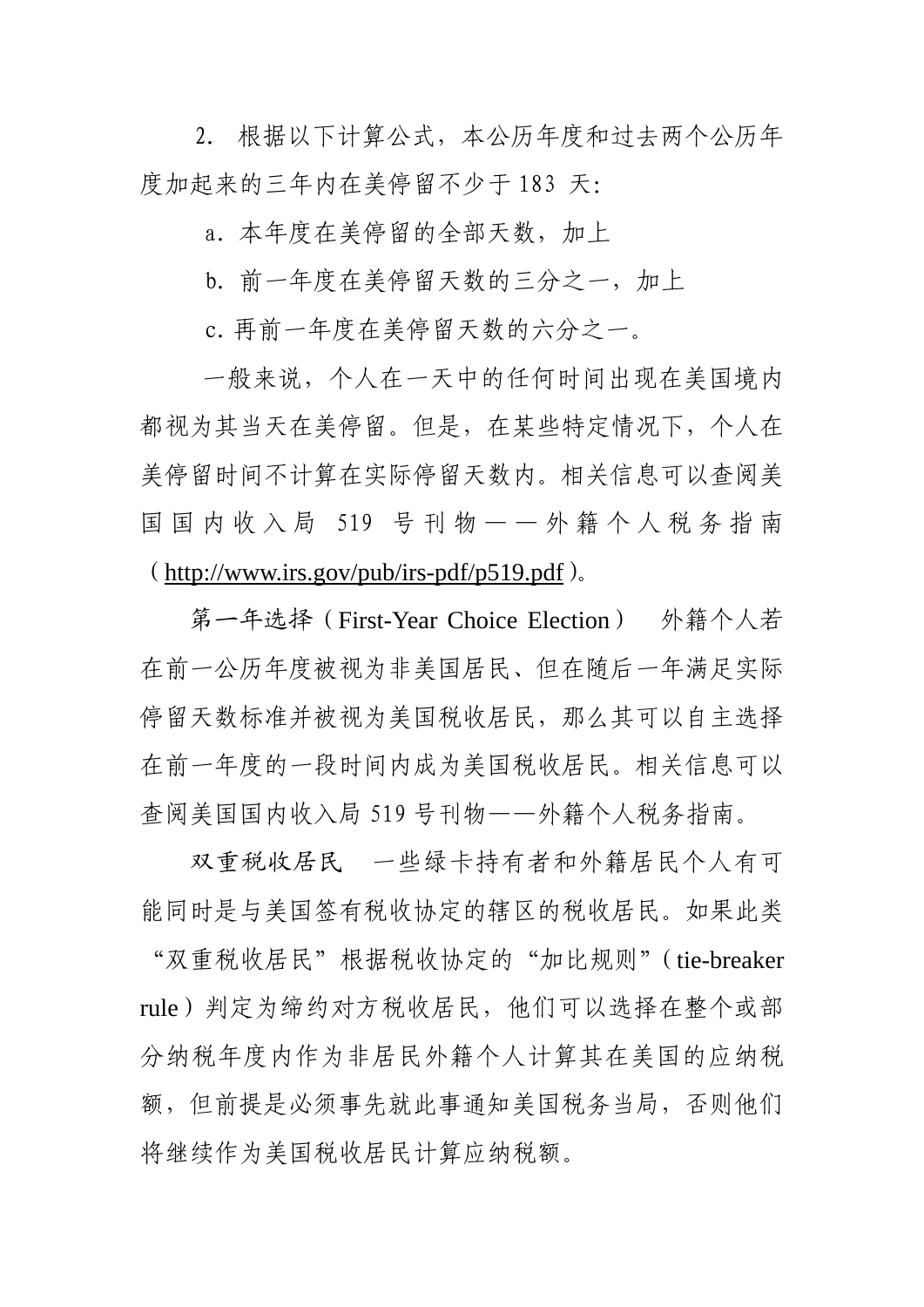在美国签署的众多双边税收协定下,美国公民不会自动 成为协定居民。双边税收协定针对美国公民在其他国家申请 协定待遇还规定了额外要求。美国公民和其他外籍居民个人 可以通过提交美国国内收入局 8802 表格,向美国国内收入 局申请美国税收居民身份证明。相关信息可参见美国税收居 民身份申请与指南(<http://www.irs.gov/pub/irs-pdf/i8802.pdf>)。 美国税收居民身份证明在绝大多数情况下只用于美国纳税 人向协定缔约方申请享受税收协定待遇,因此,开具税收居 民身份证明时应考虑特定协定条款可能对美国税收居民身 份产生的影响。

相关税收规定包括:

美国国内收入法典第 7701(b)章节

 财政部法规 § § 301.7701(b)-1(b) 与 (c) 章 节 ;301.7701(b)-3 章 节 ; 301.7701(b)-4(c)(3) 章 节;301.7701(b)-7 章节。

二、实体

公司 一般来说,依据美国联邦、各州或者哥伦比亚 特区法律建立 或 组 织 的公司 视 为 国 内 公 司 ( domestic corporation)。一家公司不会因为管理机构所在地位于美国境 内而被视为国内公司。但是,根据相关法律(如国内收入法 典 269B, 953(d), 1504(d)与 7874 章节)的特定条款 (有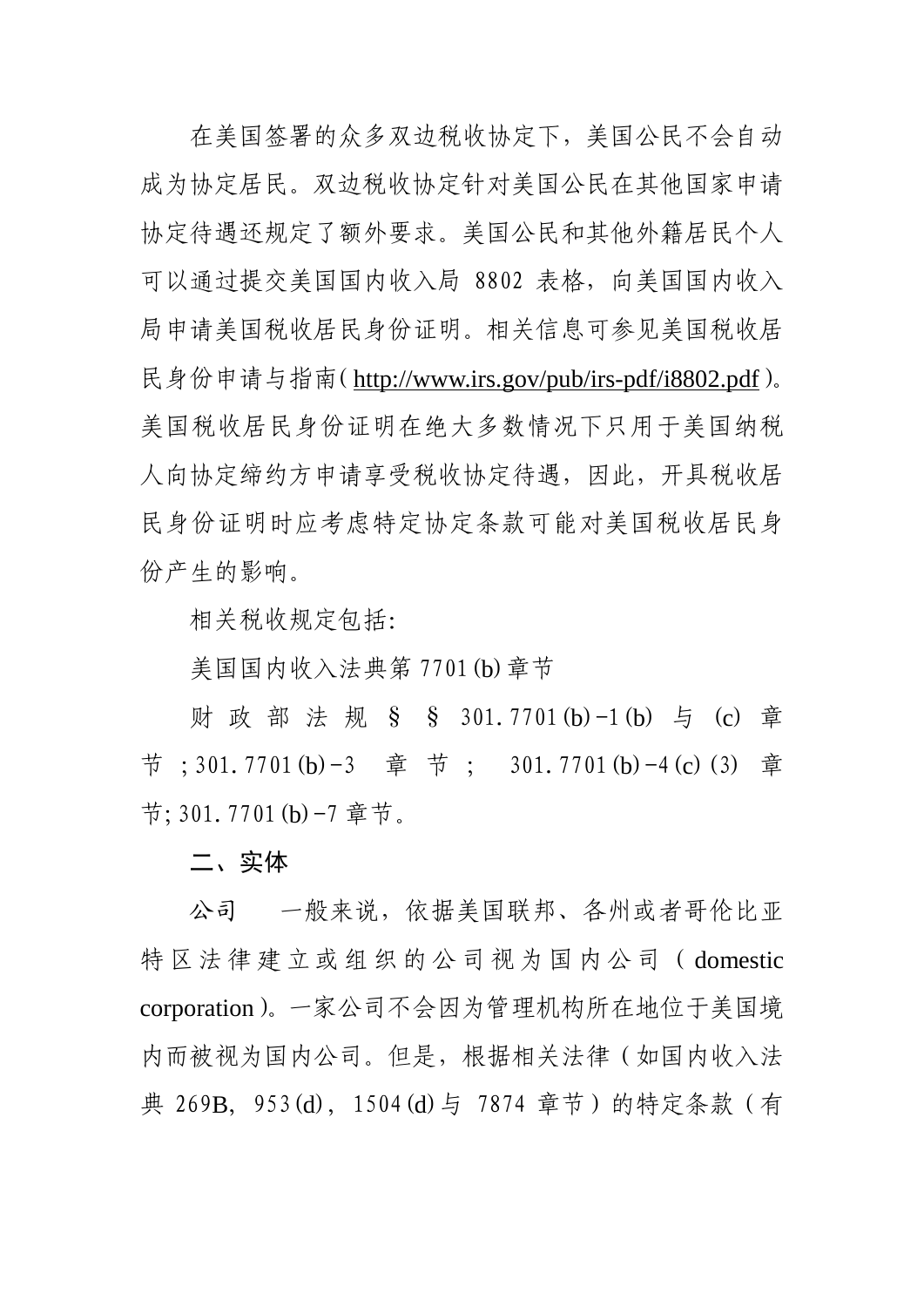些是可选的,有些是非自愿的),某些外国公司可视为国内 公司。

国内公司无论是否为其他国家税收居民,都被视作美国 税收居民。如果某公司既是美国税收居民,又是协定缔约方 税收居民,即所谓"双重税收居民",那么可以根据税收协 定中的"加比规则"来判定该公司是哪个辖区的税收居民。 协定税收居民身份的认定不会对该公司的美国国内公司身 份产生影响。

"打勾规则" (check-the-box regulations) - 打勾规则 列举了必须被认定为"实质性公司"(per se corporation)的 国内商业实体。从美国联邦税收的角度来讲,实质性公司在 任何时间都应被视为公司,且不能更改(财政部法规 301.7701-2(b)章节)。此类公司包括依据联邦或各州法律成 立的实体或公司、保险公司,以及在美国和其他辖区均注册 的实体,且其外国注册实体已列入外国实体"实质性公司" 列表或国内实体"实质性公司"列表。不在"实质性公司" 列表上的国内商业实体(例如有限责任公司等),如果有两 个或以上的所有者,即视为合伙企业;如果只有一个所有者, 则视为"穿透体"(disregarded entity)。合伙企业与穿透体都 被视为税收透明体,下文会具体阐述。根据财政部法规§ 301.7701-3(c)章节的规定,在特定条件下,这些商业实体可 以将其类型由公司变更为税收透明体(反之亦然),这个选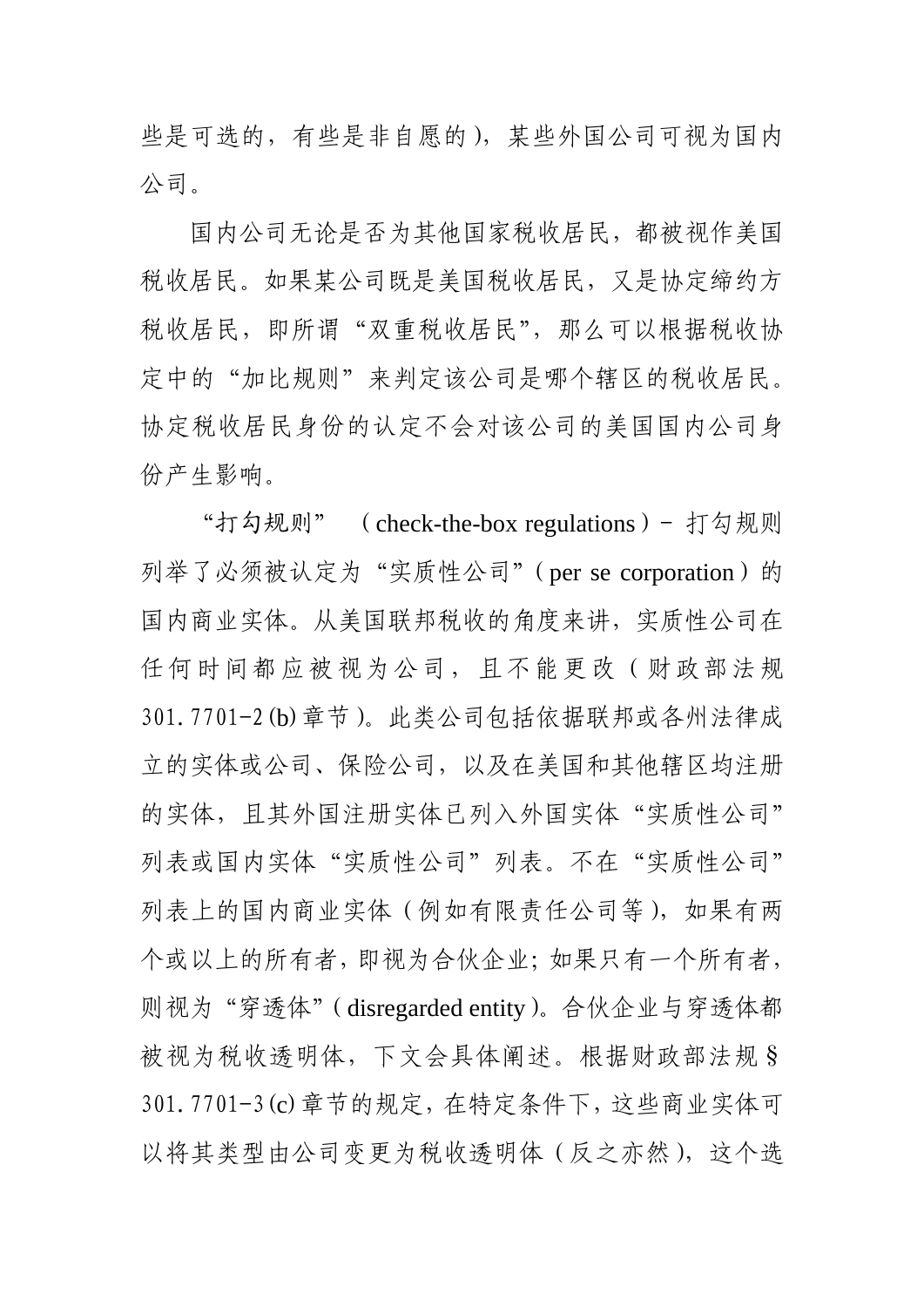择过程称为"勾选"。关于有限责任公司的相关税收信息可 参见美国国内收入局刊物 3402 号 (<http://www.irs.gov/pub/irs-pdf/p3402.pdf>)。某一实体无论选 择作为税收透明体或是取消已有的税收透明体身份,该实体 和/或者其所有者将被视作发生了特定交易,相关内容在财 政部法规§301.7701-3 章节中有详细介绍。

不在"实质性公司"列表上、但仍被视为公司的实体, 包括但不限于:国内收入法典 7704 章节规定的在公开市场 交易的合伙企业(有部分例外)、国内收入法典 501(c)章节 规定的(以公司或信托形式成立的)慈善组织或免税组织、 国内收入法典 851 章节规定的受监管的投资公司(Regulated Investment Company)、国内收入法典 856 章节规定的(以公 司、信托或协会形式成立的)不动产投资信托(Real Estate Investment Trust)、国内收入法典 860D 章节规定的不动产抵 押投资导管公司(Real Estate Mortgage Investment Conduit)。

合伙企业 通常来说,依据美国联邦、各州或者哥伦 比亚特区法律创立或组织的合伙企业,应视为国内合伙企业。 除了在公开市场上交易的合伙企业以外,合伙企业都属于税 收透明体。因此,合伙企业的税收居民身份与其取得的所得 是否需要在美国缴税无关。税收由合伙人负担,每个合伙人 根据分配到的收入及其税收居民身份(例如非居民外籍个人、 美国公民、外国公司或国内公司等)承担相应的纳税义务。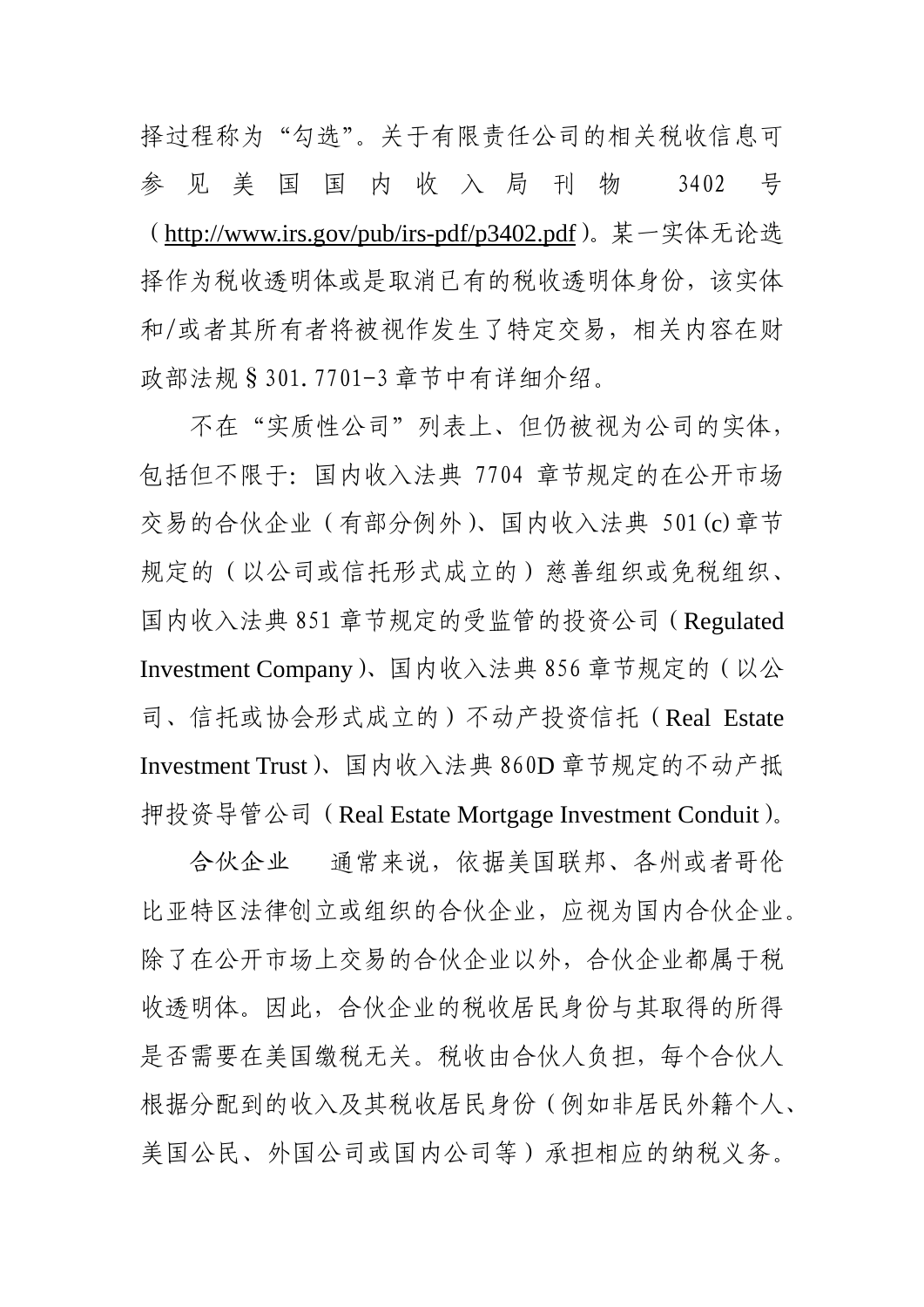同样,因为穿透体也是税收透明体,穿透体的税收居民身份 与其取得的所得是否需要在美国缴税无关,税收由穿透体的 所有者负担,在所有者所在州缴纳。

信托 国内收入法典 7701(a)(30)(E)与 7701(a)(31) 章节规定了信托是否属于国内实体的具体情形,主要取决于 美国国内法院是否能够对该信托的管理行使主要监督权,还 取决于有关该信托的所有重大决定是否由一个或多个美国 人控制。

一家信托既有可能是税收透明体,也可能是应纳税实体, 这主要是根据信托文件的条款来确定的。根据国内收入法典 第 671-679 章节的规定, "委托人信托"(Grantor Trust)不是 应纳税实体,因此不是税收居民。根据国内收入法典 671-678 章节的规定,如果委托人保留了对信托的某种法定权力,或 者拥有一项或多项特定权力能够控制全部或部分信托,则该 信托将被视为由委托人(一般指向信托贡献财产的人)所有。 根据国内收入法典 679 章节的规定,对于委托人是美国人的 外国信托,如果信托受益人是美国人,则该信托被视为税收 透明体。如果"委托人信托"的所有者将信托的全部收入、 扣除以及抵扣项目作为其自身发生的项目,那么该所有者的 税收居民身份将决定信托是否应作为美国税收居民就其取 得的所得缴税。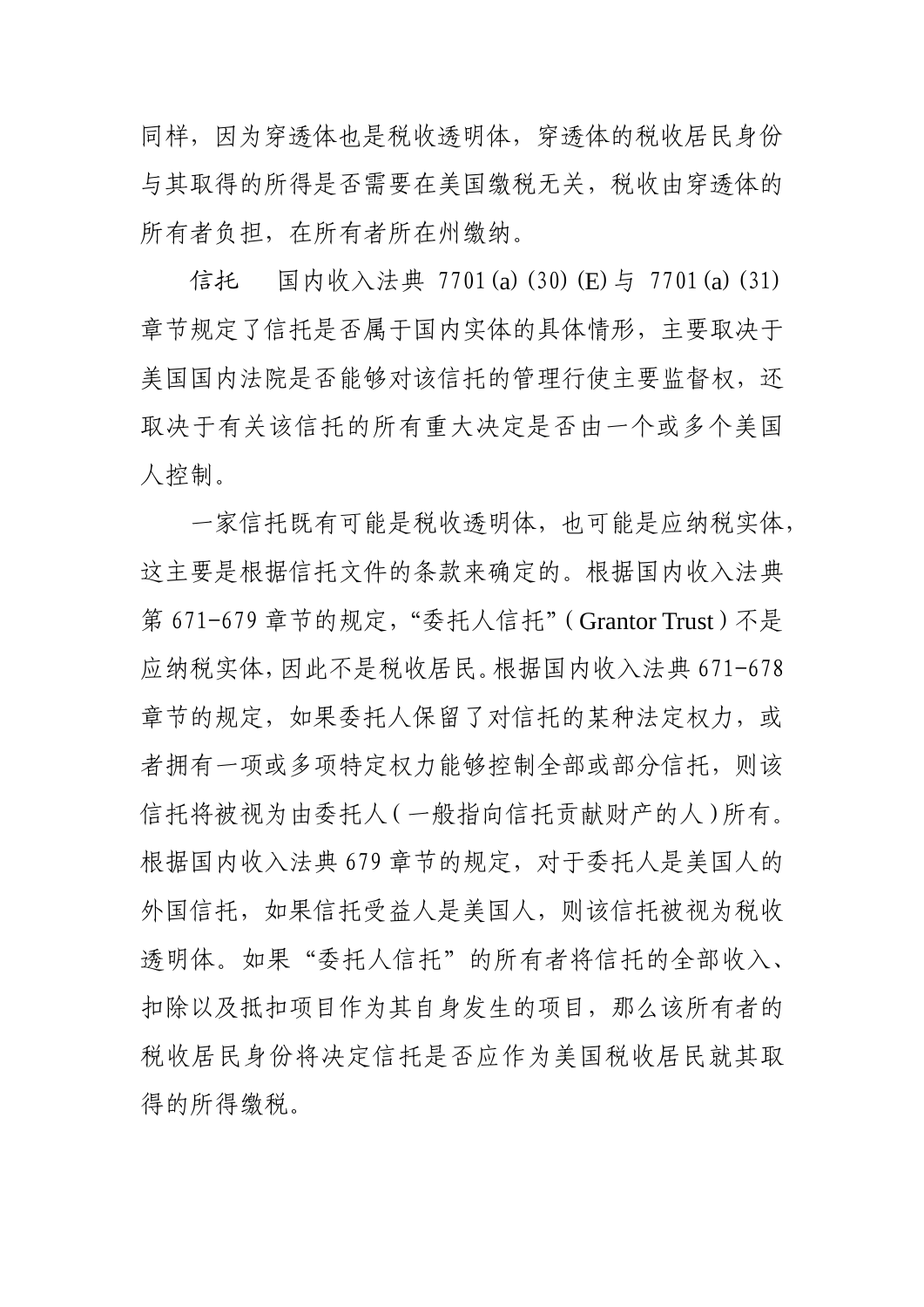所谓的"简单信托"("simple" trusts)也不是美国税收 居民。根据国内收入法典 651-652 章节的规定,一般来说, "简单信托"应分配所有当期收入,并且没有应付、计提或 用于慈善目的的款项。

根据国内收入法典 661-662 章节的规定,可以积累收入、 且信托文件或其他相关文件不要求将当期所有净收益分配 给受益人的信托被称为"复杂信托"或"酌处权信托" ("complex" or "discretionary" trust)。复杂信托通常被视为 应纳税实体,如果该信托为美国国内信托,则视为美国税收 居民。复杂信托应就其全球收入进行纳税申报,但可以扣除 当年已分配给信托受益人的部分(以可分配净收入 Distributable Net Income, DNI  $\frac{1}{2}$  限).

根据国内收入法典 61(a)(15)章节的规定,对于简单信 托和复杂信托而言,分配给受益人的收入不在信托层面征税, 而是依据受益人的税收居民身份和国籍由受益人缴税。

养老金信托(特别是符合国内收入法典 401(a)章节规定 条件的美国国内养老金信托)视为美国税收居民,但是符合 有关条件的养老金信托一般无需缴税。

遗产 根据国内收入法典 641 章节的规定,美国国内 遗产(domestic estate)与信托一样,都属于美国税收居民, 在其存续期间需要就其全球收入缴税。通常情况下,遗产的 存续期是有限的,因为遗产执行人必须在死者去世后的规定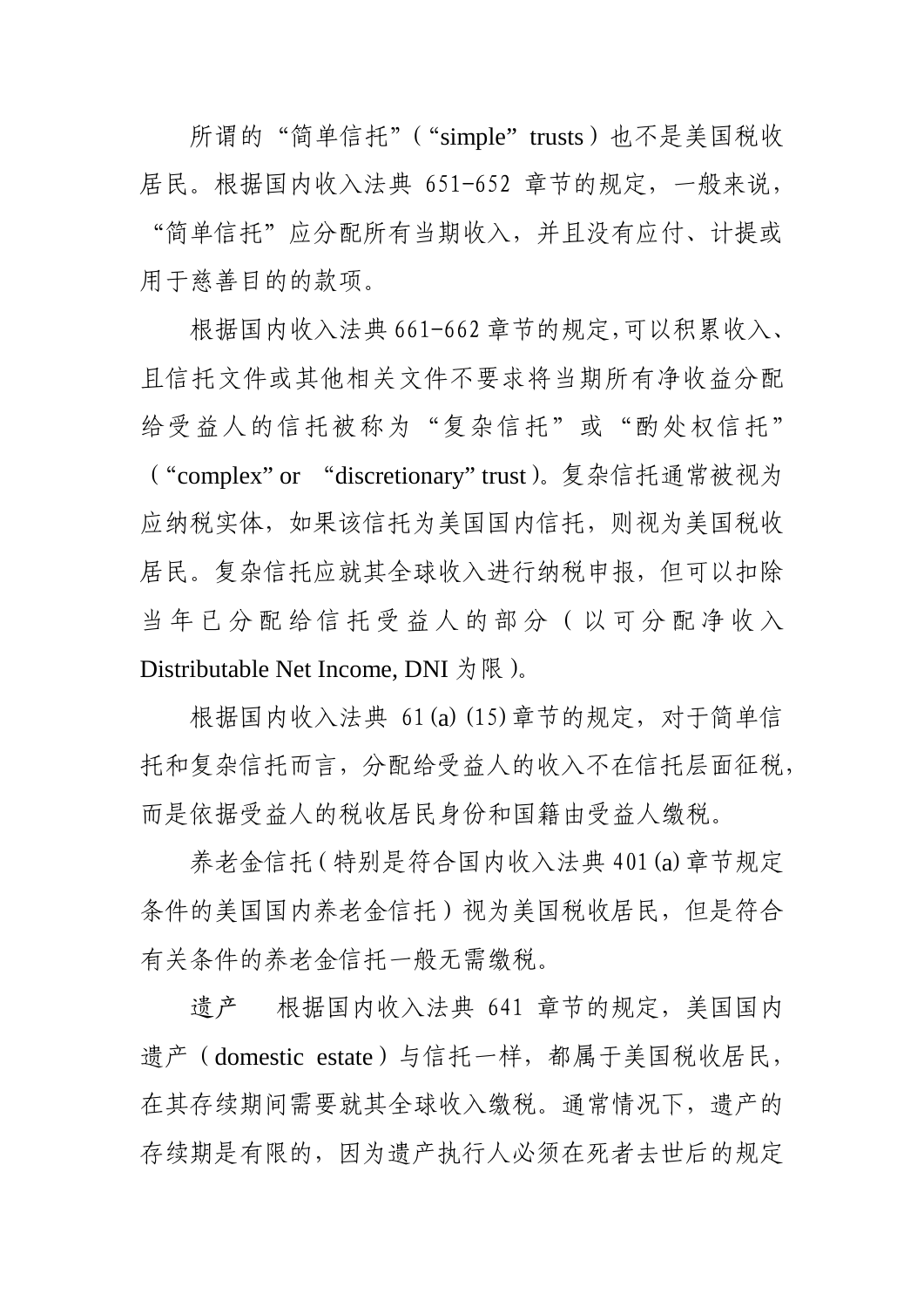期限内提交纳税申报表,也就有效终止了该遗产作为应税实 体的存在。关于"国外遗产"(foreign estate), 目前国内收入 法典并没有一个简单的法律定义,因此在判定该遗产在税收 上是否应作为"国外"遗产处理时,需要综合考虑各种因素, 例如遗产所在地、遗产管理所在地、遗产代理人的国籍及居 民身份等,死者和遗产继承人的国籍并非决定因素。

美国国内收入局 8802 表格用于纳税人向美国国内收入 局申请自身的美国税收居民身份证明,如果申请人是税收透 明体,则可证明其所有者为美国税收居民。美国税收居民身 份证明在绝大多数情况下只用于美国纳税人向协定缔约方 申请享受税收协定待遇,因此,开具税收居民身份证明时应 考虑特定协定条款可能对美国税收居民身份产生的影响。

相关税收规定包括:

国内收入法典§§7701 (a)(1)-(5)、(30)和(31)章节 国内收入法典§§269B、953(d)、1504(d)和 7874 章节 财政部法规§§301.7701-1 至 5、301.7701-7 章节

# 三、不视为税收居民的实体

根据美国国内收入法典的规定,合伙企业(在公开市场 上交易的合伙企业除外)、S 类公司(S corporation)、委托人 信托、简单信托、共同信托基金(Common Trust Fund)都是 税收透明体。一般来说,对于不属于"实质性公司"的美国 国内商业实体,除非其自己选择了公司身份,否则将视为穿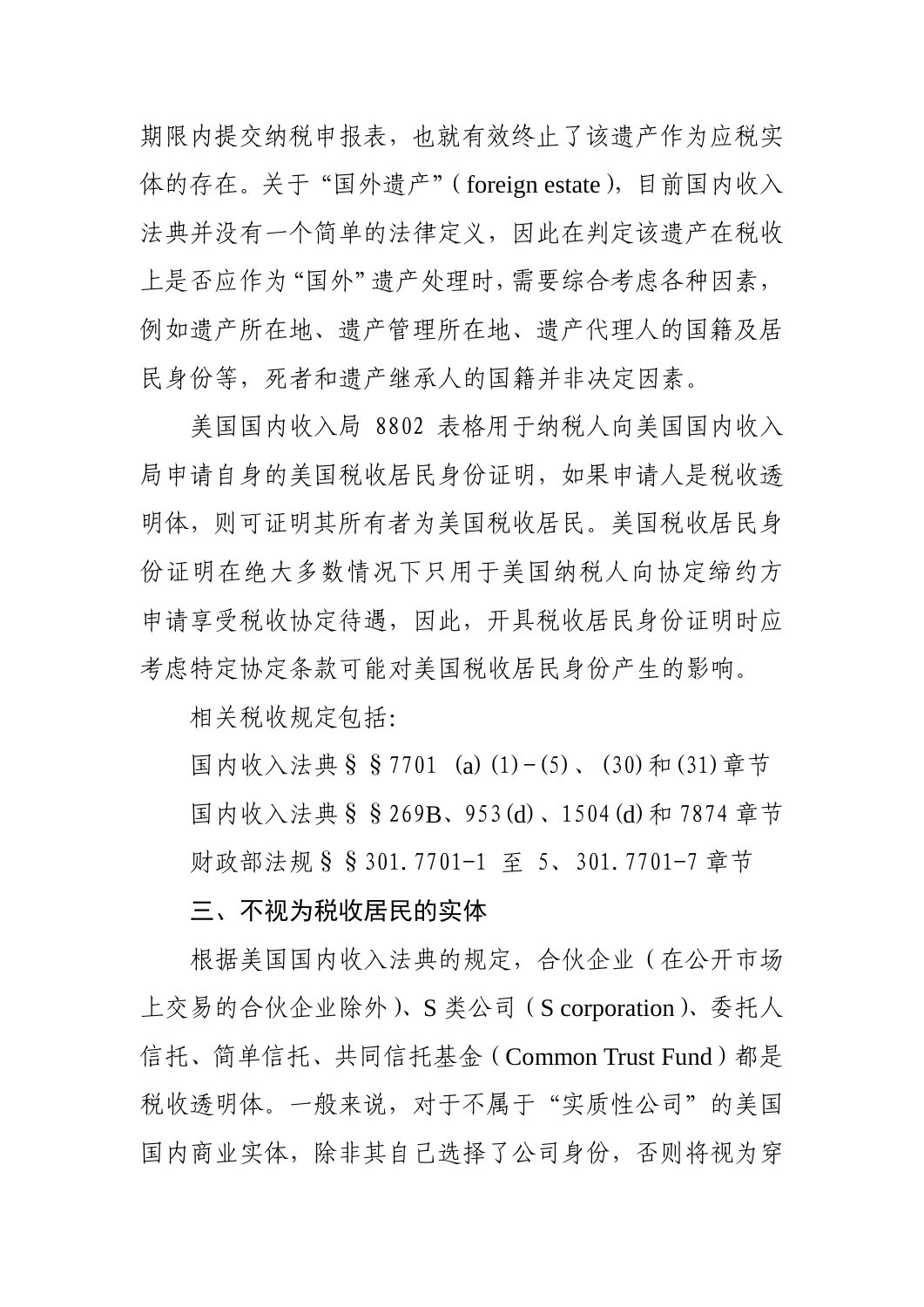透体(如果只有一个所有者)或者合伙企业(如果有多个所 有者)处理。如果选择作为公司,该实体应按协定规定作为 税收居民缴税。不属于"实质性企业实体"的外国公司也自 动或选择成为穿透体或者合伙企业。不属于"实质性公司" 的外国商业实体,可以作为或选择作为穿透体或合伙企业。 穿透体和合伙企业都是税收透明体,无须负担或缴纳所得税, 不论该透明体是否分配收入,其所有者均需根据现时情况分 别考虑各自的收入分配份额,并且以所有者直接取得收入为 假设来判定收入的特征及来源。如上所述,税收透明体可以 是美国税收居民。

只要税收透明体收入所归属的个人是美国税收居民,那 么该税收透明体从外国取得的收入可以享受相关协定待遇。

更多信息可以参见美国国内收入局 8802 表格以及美国 居民身份证 明 申 请 与 指 南 (<http://www.irs.gov/pub/irs-pdf/i8802.pdf>)。

四、联系方式

Deputy Commissioner (International)

Large Business and International Division

Internal Revenue Service

1111 Constitution Avenue, NW

Routing M4-365

Washington, DC 20224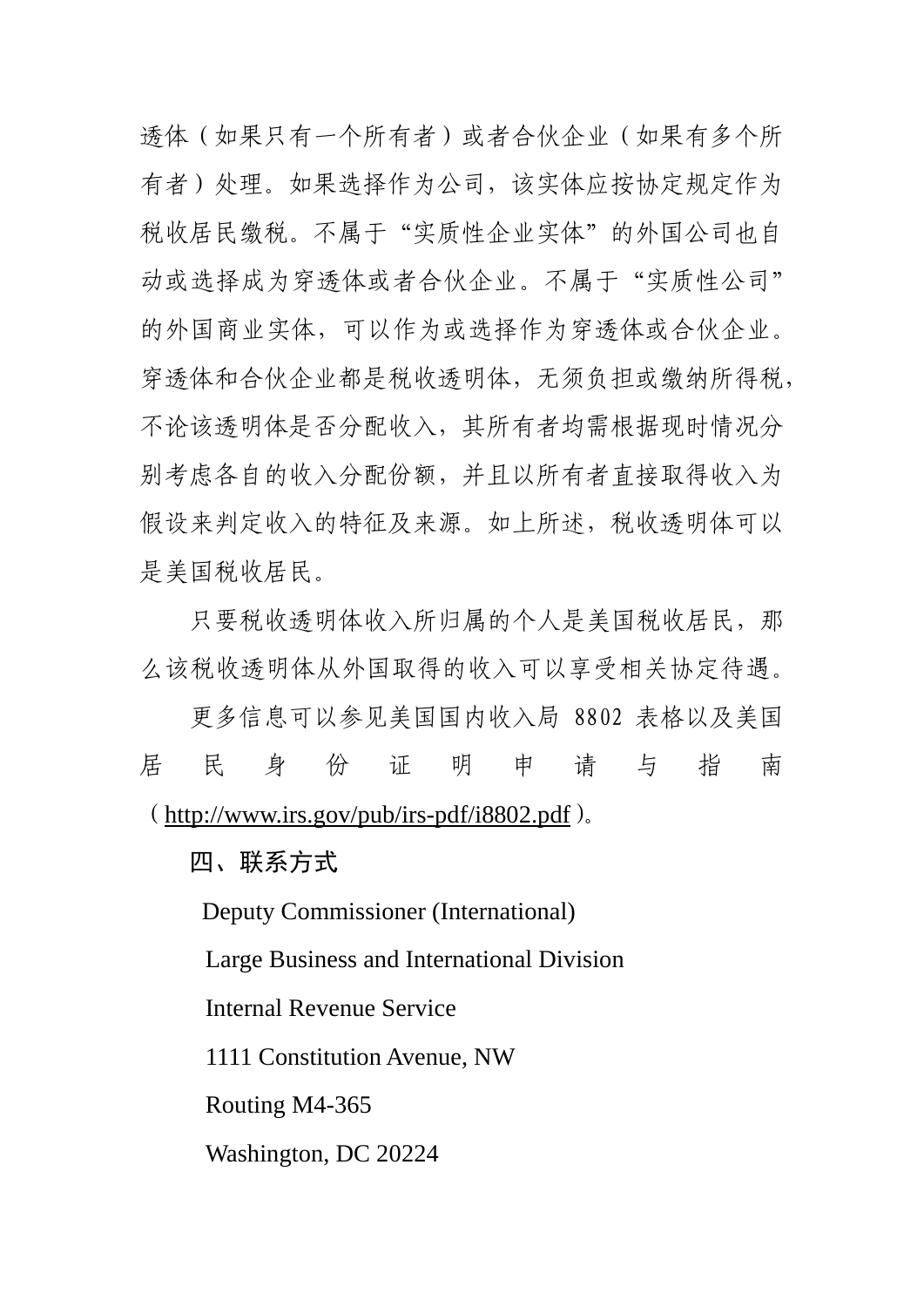Attn: TAIT (Treaty Assistance and Interpretation Team).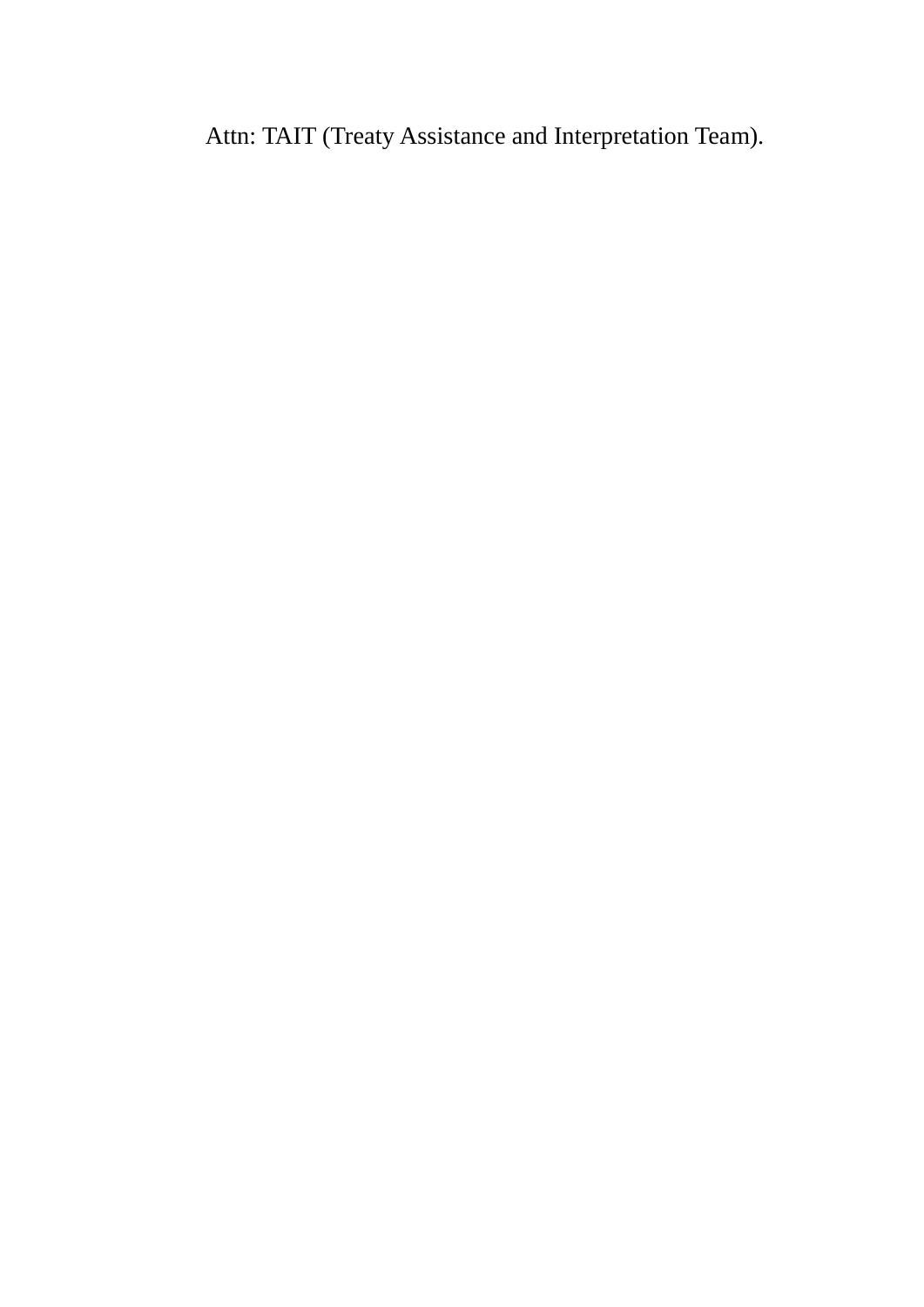# 一、纳税人识别号介绍

 美国纳税人识别号包括个人使用的社会保险号(SSN) 以及个人或实体使用的雇主身份号码(EIN)。另外,对于应 该拥有美国纳税人识别号、但是没有取得或没有资格取得社 会保险号的个人,将发放个人纳税人识别号(ITIN)。

 纳税人必须在提交给向美国国内收入局的所有纳税申 报表及其他文件上注明其纳税人识别号(即 SSN、EIN 或 ITIN)。当他人在提交给国内收入局的申报表或其他文件上 需要使用该纳税人的纳税人识别号时,纳税人必须向他人提 供其纳税人识别号。

 社会保险号由美国社会保障总署( Social Security Administration)颁发,更多相关信息参见 http:/[/www.ssa.gov/](http://www.ssa.gov/)。

雇主身份号码由美国国内收入局发放给个体户、合伙企 业、公司(包括有限责任公司)和其他税收实体,用于填写 和提交纳税申报表。可以通过以下方法申请雇主身份号码: 1)在线提交 SS-4 表格申请(<http://www.irs.gov/pub/irs-pdf/> fss4.pdf);2)邮寄或传真 SS-4 表格。美国境外申请者可以 拨打电话(267) 941-1099(收费电话)进行咨询。更多信息,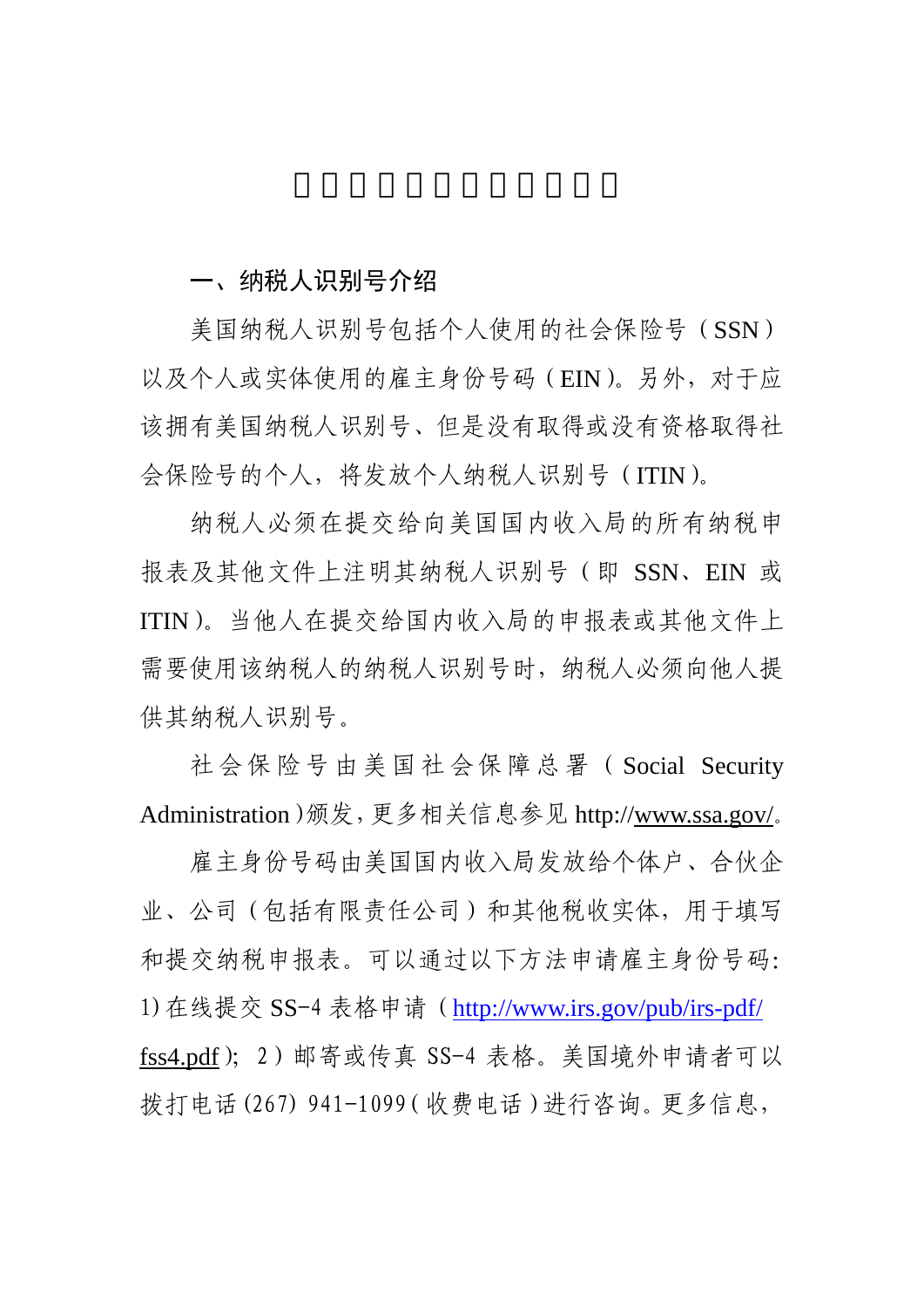可以参见国内收入局刊物 1635 号"了解你的雇主身份号码" (<http://www.irs.gov/pub/irs-pdf/p1635.pdf>)。

个人纳税人识别号由美国国内收入局发放给应该拥有 纳税人识别号、但是没有从社会保障总署取得或没有资格获 得社会保险号码的个人。个人纳税人识别号的发放与移民身 份无关,因为美国居民个人和非居民外籍个人都可能需要申 报纳税。除非特殊情况,个人必须填写有效的联邦所得税纳 税申报表,才能取得个人纳税人识别号。个人可以通过填写 W-7 表,即个人纳税人识别号申请表(<http://www.irs.gov/> pub/irspdf/fw7.pdf)申请个人纳税人识别号。

二、纳税人识别号编码规则

社会保险号(SSN)的格式是:xxx-xx-xxxx。数字的前 三位代表地理标识,中间两位代表申请人的申请顺序(无特 别涵义),最后四位随机生成。

雇主身份号码(EIN)的格式是:xx-xxxxxxx。

个人纳税人识别号(ITIN)是以 9 开头的九位数,格式  $\frac{1}{k}$ : 9xx-xx-xxxx。

三、如何找到纳税人识别号

美国纳税人识别号一般会在纳税申报表或者美国国内 收入局的其他表格上找到,社会保险号在美国社会保障总署 发放的社会保险卡上显示。在美国,纳税人识别号是需保密 的私人身份信息。当纳税人识别号提供给美国国内收入局时,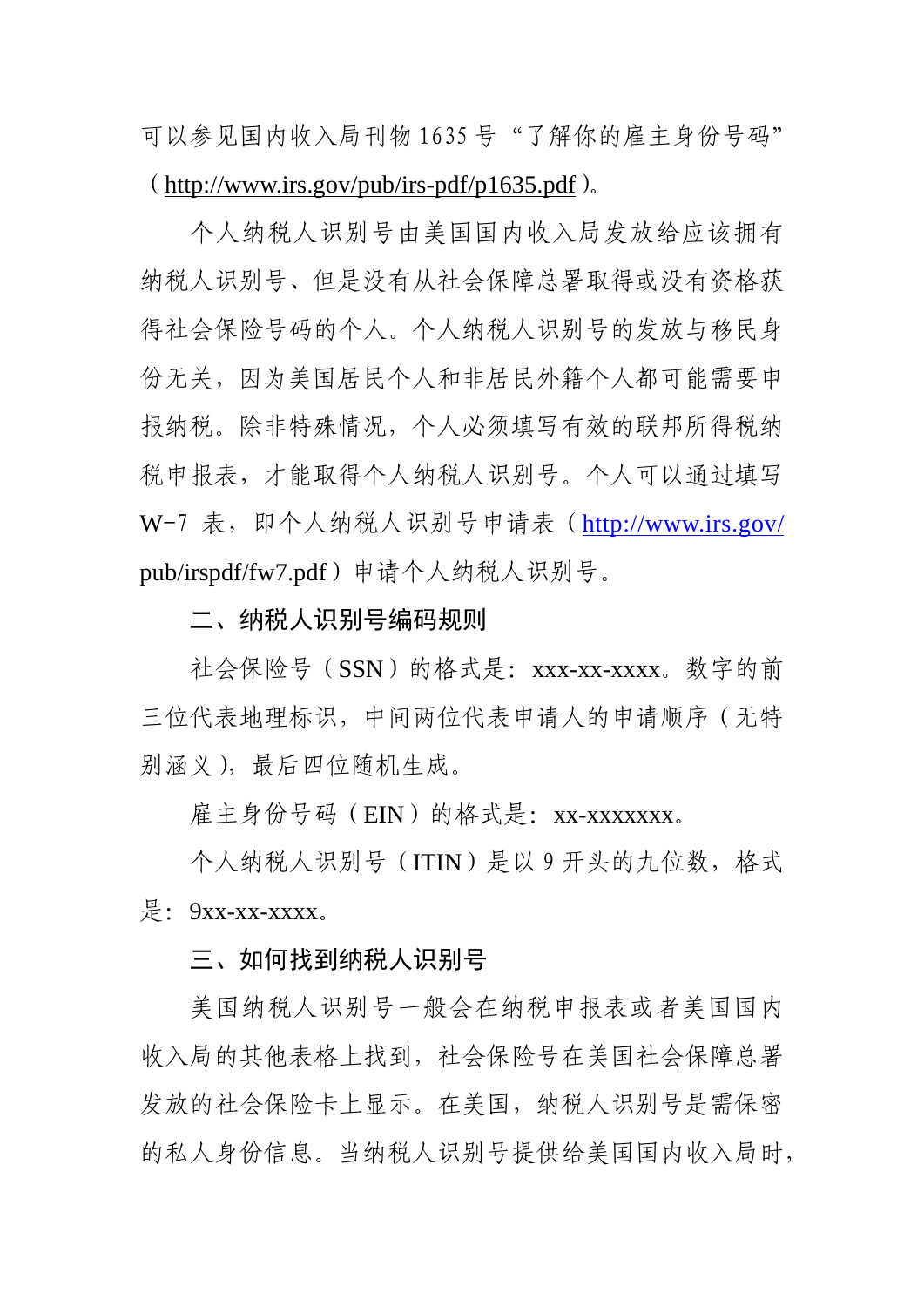将按照国内收入法典 6103 章节相关规定受到保护;在某些 情况下,当纳税人识别号信息是由外国政府依据协定或协议 提供给美国国内收入局时,国内收入法典 6105 章节以及相 关双边税收协定、税收信息交换协议或者其他关于信息交换 的双边协议中均包含保密条款。

# 四、有关国内网站

[http://www.irs.gov/Individuals/International-Taxpayers/Taxp](http://www.irs.gov/Individuals/International-Taxpayers/Taxpayer-Identification-Numbers-TIN) [ayer-Identification-Numbers-TIN](http://www.irs.gov/Individuals/International-Taxpayers/Taxpayer-Identification-Numbers-TIN)

# 五、联系方式

 有关社会保险号的更多信息,可以参见美国社会保障总 署网站 <http://www.ssa.gov/agency/contact/>。

有关雇主身份号码和个人纳税人识别号的更多信息,请 注意以下说明:

美国主管当局不负责提供纳税人识别号信息。

纳税人如果有具体的个人或企业纳税账户问题,可以拨 打电话或传真联系国际纳税人服务热线中心。该中心周一至 周五(6:00-23:00 东部时间)对外服务。

电话:267-941-1000(收费电话)

传真:267-941-1055。

 外国政府如果有美国纳税人识别号的问题,请登录美国 国内收入局网站"美国税务局国际访问在线项目"(IRS 务 International Visitors Program online ,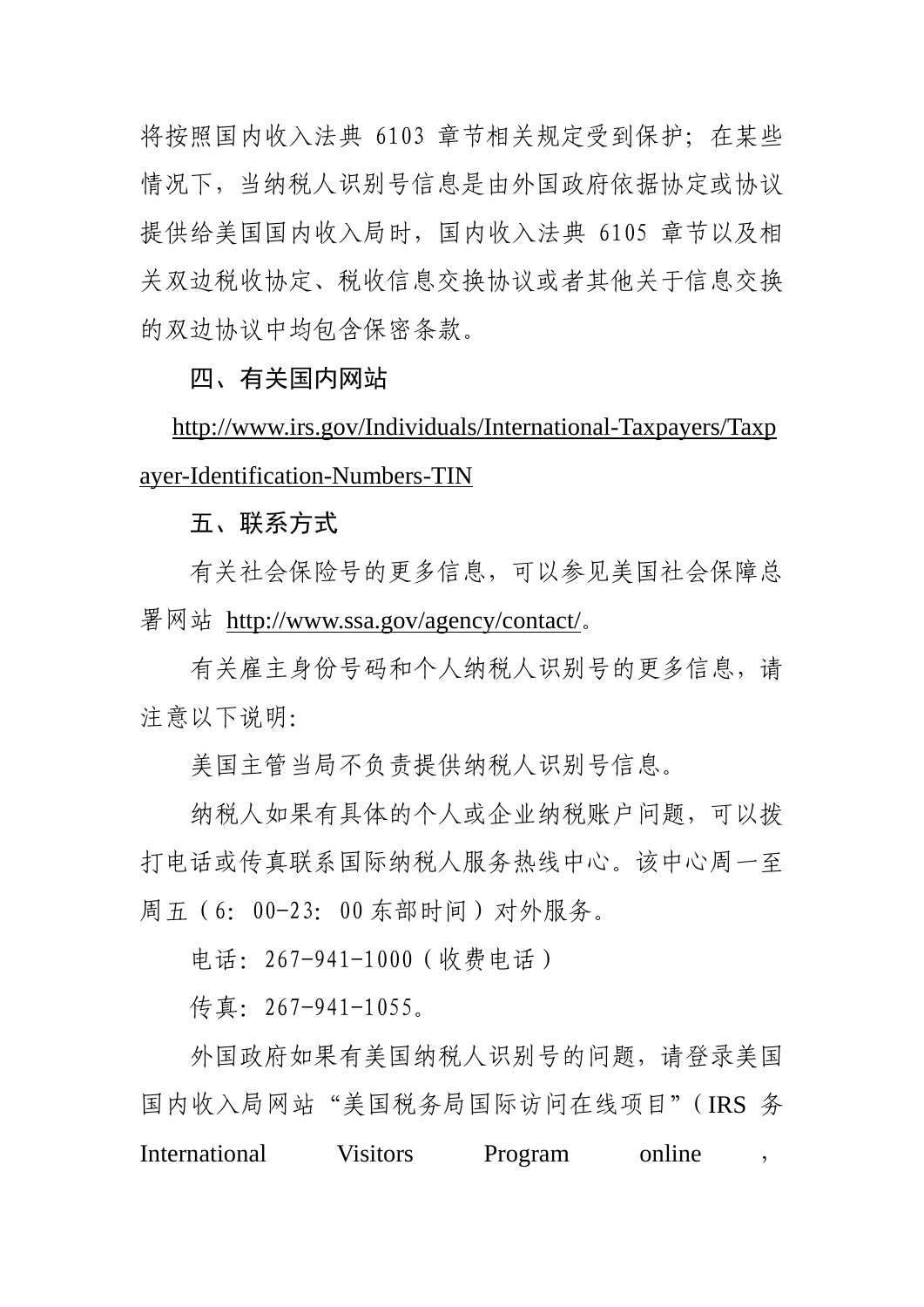http://www.irs.gov/Businesses/International-Businesses/Internal -Revenue-Service International-Visitors'-Program-(IVP)), 或者 联系协定协助与解释团队(TAIT), 了解关于税收居民规则 或者相互协助的问题,联系方式参见"美国税收居民认定规 则"部分。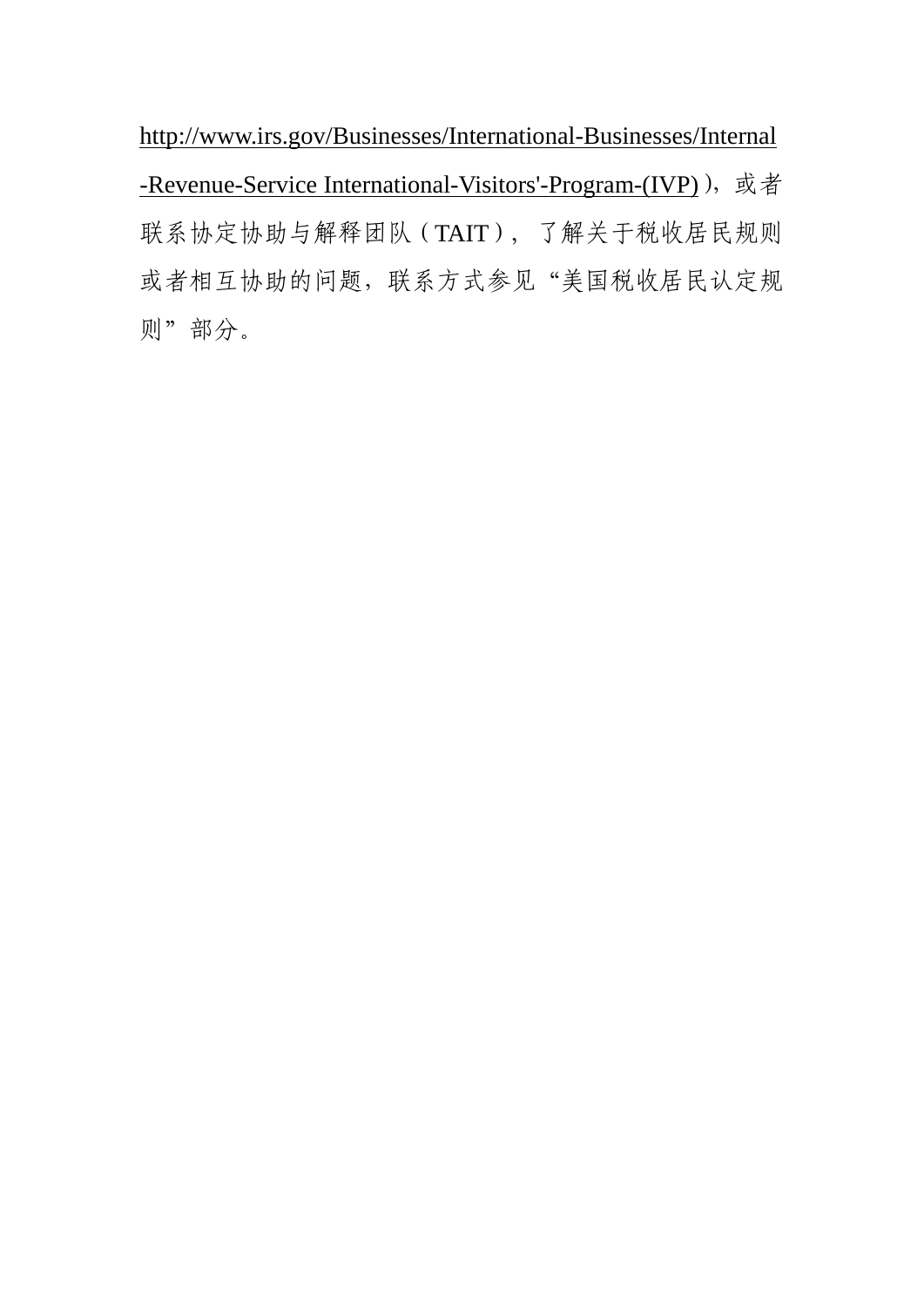# 资料来源:

美国税收居民身份认定规则 Rules governing tax residence: [http://www.oecd.org/tax/automatic-exchange/crs-implementation-and-ass](http://www.oecd.org/tax/automatic-exchange/crs-implementation-and-assistance/tax-residency/United-States-Tax-Residency.pdf) [istance/tax-residency/United-States-Tax-Residency.pdf](http://www.oecd.org/tax/automatic-exchange/crs-implementation-and-assistance/tax-residency/United-States-Tax-Residency.pdf) 美国纳税人识别号编码规则 TINs: [http://www.oecd.org/tax/automatic-exchange/crs-implementation-and-ass](http://www.oecd.org/tax/automatic-exchange/crs-implementation-and-assistance/tax-identification-numbers/United-States-TIN.pdf) [istance/tax-identification-numbers/United-States-TIN.pdf](http://www.oecd.org/tax/automatic-exchange/crs-implementation-and-assistance/tax-identification-numbers/United-States-TIN.pdf)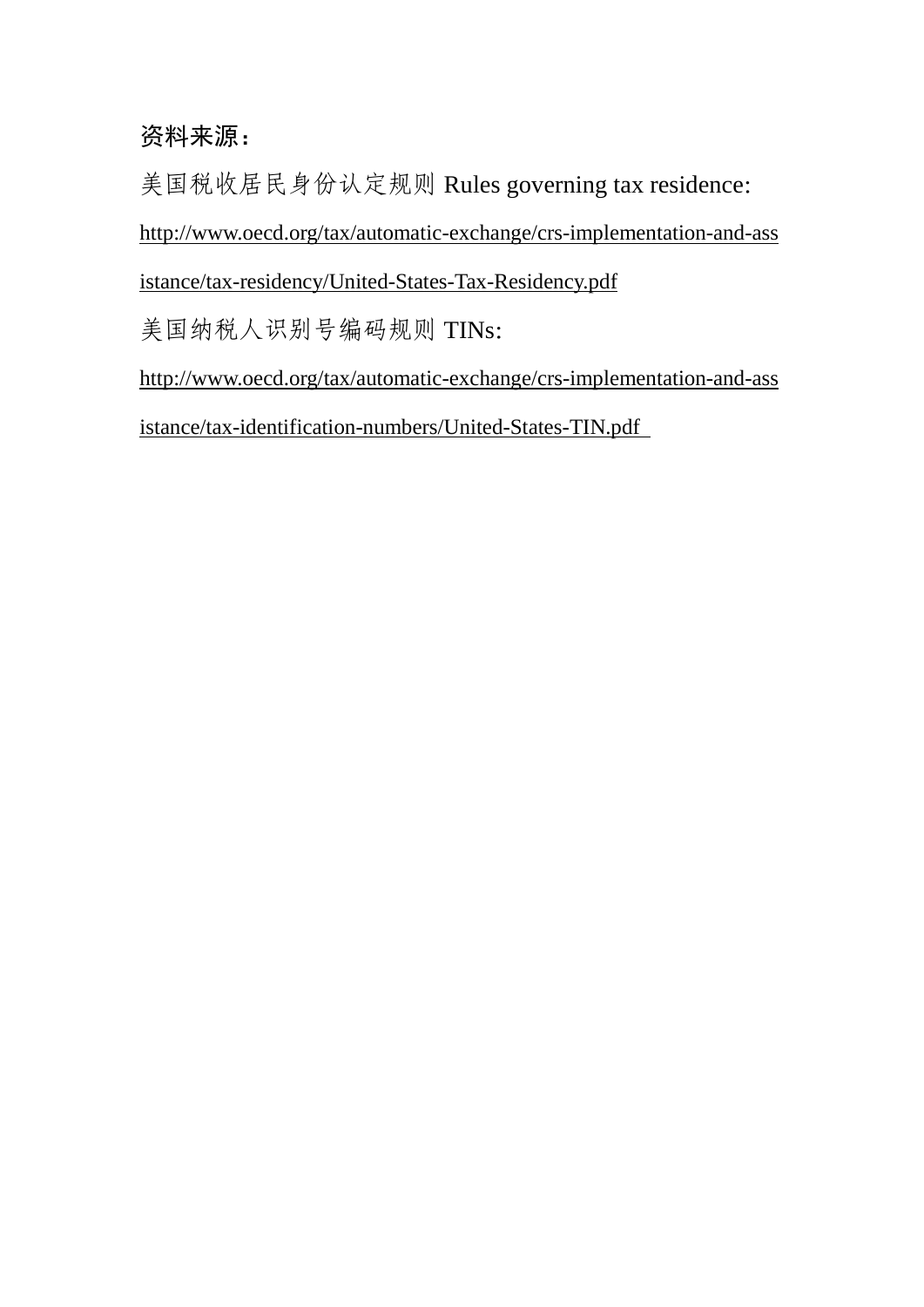# **United States - Information on residency for tax purposes**

### **Section I - Criteria for Individuals to be considered a tax resident**

As a general matter, under the U.S. Internal Revenue Code (Code), all U.S. citizens and U.S. residents are treated as U.S. tax residents.

In order for a non-U.S. citizen (alien individual) to be treated as a resident alien, he or she must satisfy either the "green card test" or the substantial presence test. The U.S. residence tests are generally applied on an annual calendar year basis.

Green Card Test – An alien individual will meet the green card test if the individual is a lawful permanent resident (LPR) of the United States, under U.S. immigration law, at any time during the calendar year. An individual is considered a LPR if such individual has been given the privilege by the U.S. Citizenship and Immigration Services (USCIS) (or its predecessor organization) of residing permanently in the United States as an immigrant. An individual will generally have this status if USCIS has issued an alien registration card, also known as a "green card" to the individual. Unless the special rule for dual residents discussed below applies, an individual will continue to be treated as a U.S. resident under this test unless his or her LPR status is taken away by USCIS or is administratively or judicially determined to have been abandoned. The mere expiration of the actual "green card" document is not sufficient to terminate residence for tax purposes.

Substantial Presence Test – An alien individual will meet the substantial presence test if the individual is physically present in the United States for at least:

1. 31 days during the current calendar year; and

2. 183 days during the 3-year period that includes the current calendar year, and the 2 calendar years immediately preceding counting:

- a. All days of physical presence in the United States during the current calendar year, and
- b. 1/3 of the days the individual was present in 1st preceding year; and
- c. 1/6 of the days the individual was present in 2nd preceding year.

Generally, an individual is treated as present in the United States on any day he or she is physically present in the country at any time during the day. However, there are exceptions where certain days of physical presence may not count for purposes of the test. For information on the specific exceptions, see IRS Publication 519, U.S. Tax Guide for Aliens [\(http://www.irs.gov/pub/irs-pdf/p519.pdf\)](http://www.irs.gov/pub/irs-pdf/p519.pdf).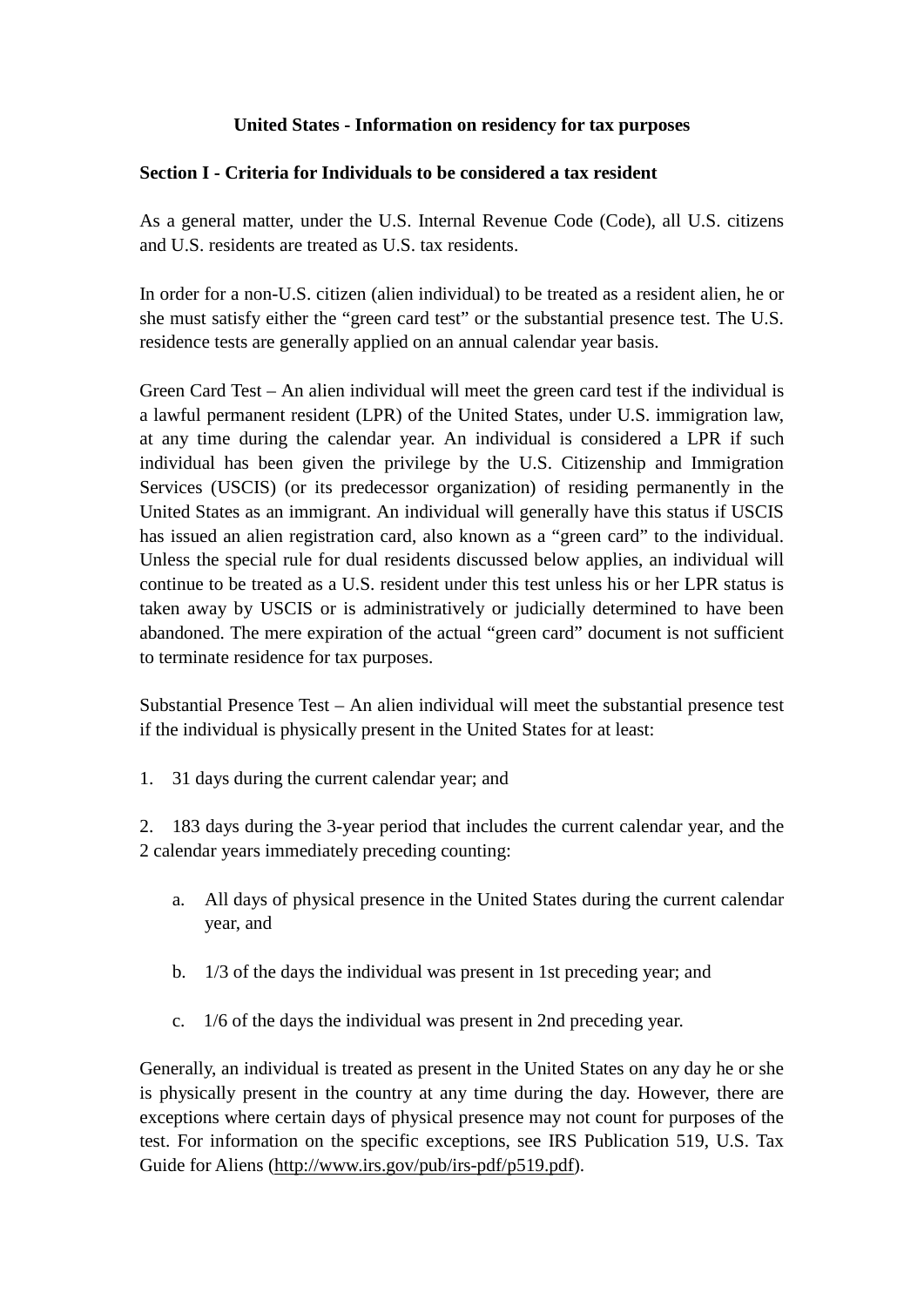First-Year Choice Election – An alien individual who is classified as a nonresident of the United States for the entire calendar year immediately preceding his or her first calendar year as a U.S. resident under the substantial presence test may nevertheless be able to elect to be treated as a U.S. resident for part of the immediately preceding calendar year by making a special election. For information on the specific requirements of the First-Year Choice election, see IRS Publication 519.

Dual residents – Some green card holders and other resident aliens may also be residents of a foreign jurisdiction with which the United States has an income tax treaty. If such "dual residents" would be residents of the other country under a tie-breaker rule in the treaty, they may compute their U.S. tax liability for all or part of a tax year as if they were nonresident aliens provided they notify the U.S. tax authority that this is what they are doing. If they fail to notify the U.S. tax authority, they will continue to be treated as U.S. residents for purposes of computing their U.S. tax liability.

U.S. citizens are not automatically treaty residents under a number of U.S. tax treaties. The treaties provide additional requirements for those individuals to claim benefits as U.S. citizens from another country. U.S. citizens and other U.S. resident aliens may file IRS Form 8802, Application for United States Residency Certification, and Instructions [\(http://www.irs.gov/pub/irs-pdf/i8802.pdf\)](http://www.irs.gov/pub/irs-pdf/i8802.pdf), to obtain a letter from the U.S. Internal Revenue Service (IRS) certifying that the applicant is a U.S. resident. The certification of residence is used almost exclusively by U.S. taxpayers to demonstrate to another jurisdiction that they are eligible to obtain tax treaty benefits, and therefore, takes into account specific treaty rules that may affect whether a person is resident of the United States for purposes of that treaty.

Relevant Tax Provisions include the following:

Code section 7701(b)

Treas. Reg. §§ 301.7701(b)-1(b) & (c); 301.7701(b)-3; 301.7701(b)-4(c)(3); 301.7701(b)-7

#### **Section II - Criteria for Entities to be considered a tax resident**

Corporations – Generally a corporation is treated as a domestic corporation if it is created or organized under the laws of the United States, any State, or the District of Columbia. No other criteria related to place of management will cause a corporation to be domestic. There are, however, specific statutory provisions that treat certain foreign corporations as domestic. Some of these statutory provisions apply for all purposes of the Code, such as sections 269B, 953(d), 1504(d), and 7874 (some are elective and some involuntary).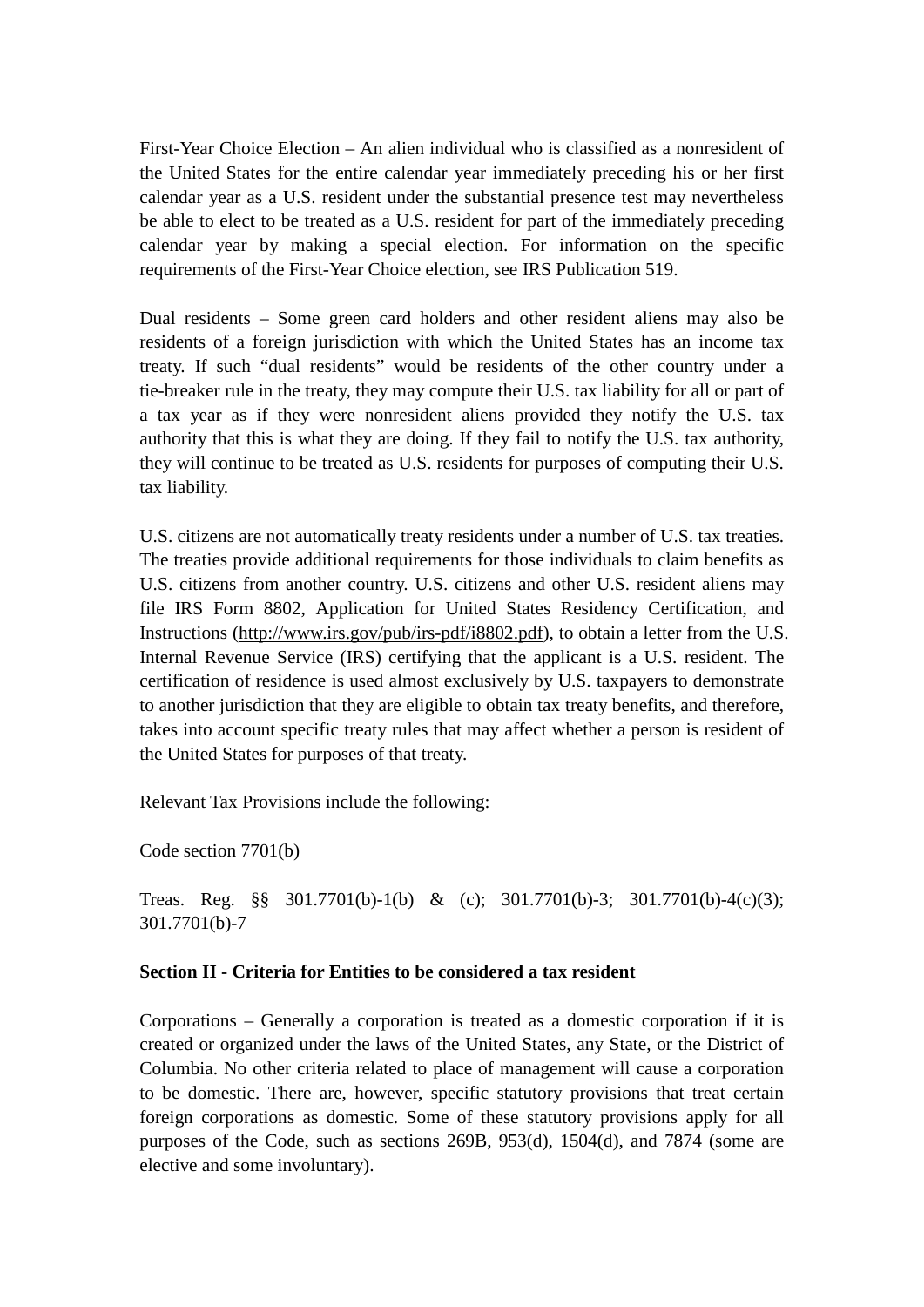Domestic corporations are U.S. tax residents, regardless of whether they are also residents of a foreign jurisdiction. If a corporation is a dual resident of the United States and a treaty jurisdiction, a tax treaty may contain a so-called tie-breaker rule to determine the sole jurisdiction of the corporation for treaty purposes. The determination of its treaty residence will not affect its status as a domestic corporation.

Check-the-box regulations – The check-the-box regulations list certain domestic business entities that are considered "per se" corporations (per se corporations are always treated as corporations for U.S. federal tax purposes and cannot elect to be treated otherwise). Treas. Reg. §301.7701-2(b). They include domestic entities formed under a Federal or State statute that refers to the entity as incorporated or as a corporation, and insurance companies. It also includes any entity that is chartered in both the United States and a foreign jurisdiction, if the foreign chartered entity is on the list of foreign entities that are per se corporations or on the list of domestic entities that are per se corporations. Domestic business entities not on the list of per se corporations in Treas. Reg. §301.7701-2(b), such as limited liability companies, default into partnership status if they have two or more owners and into disregarded entity status if they have one owner. Both partnerships and disregarded entities are treated as fiscally transparent entities, as discussed further below. Within some limits, these business entities are eligible to elect to change their classification from corporate to fiscally transparent status (and vice versa) under Treas. Reg. §301.7701-3(c). This election is colloquially referred to as "checking the box." For further information on taxation of limited liability companies, see IRS Publication 3402 [\(http://www.irs.gov/pub/irs-pdf/p3402.pdf\)](http://www.irs.gov/pub/irs-pdf/p3402.pdf). If an entity elects into or out of fiscally transparent status, certain transactions are deemed to occur with respect to the entity and / or its owners that are discussed in detail in Treas. Reg. §301.7701-3.

Entities that are not on the list of per se corporations but that are also treated as corporations include, but are not limited to, a publicly traded partnership described in section 7704 of the Code (subject to certain exceptions), a charitable or other tax exempt organization (formed as a company or trust) under section 501(c) of the Code, a regulated investment company (RIC) as defined in section 851 of the Code, a real estate investment trust (formed as a corporation, trust or association) (REIT) as defined in section 856 of the Code, and a real estate mortgage investment conduit (REMIC) as defined in section 860D of the Code.

Partnerships – Generally a partnership is treated as a domestic partnership if it is created or organized under the laws of the United States, any State, or the District of Columbia. With the exception of publicly traded partnerships, an entity classified as a partnership is fiscally transparent. Thus, the residence of a partnership has no bearing on whether its income is subject to U.S. tax; rather, tax is imposed on each partner of a partnership in accordance with each partner's distributive share of partnership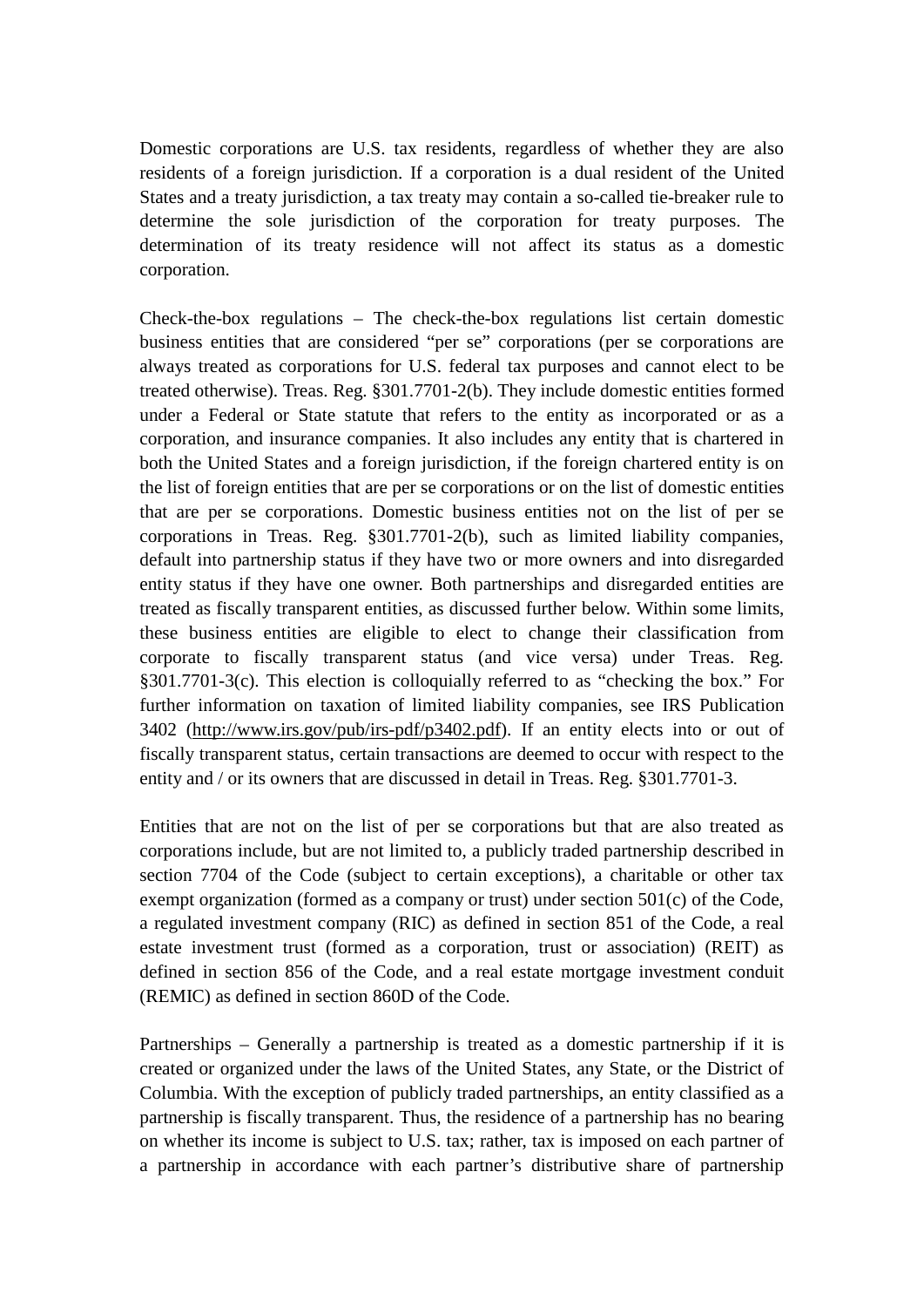income, and each partner's status as a nonresident or resident of the United States (e.g., as nonresident alien or U.S. citizen, as a foreign corporation or domestic corporation). Similarly, because disregarded entities are also fiscally transparent, the residence of the disregarded entity has no bearing on whether its income is subject to U.S. federal tax; rather, tax is imposed on the disregarded entity's sole owner in the state in which the owner is resident.

Trusts – Sections  $7701(a)(30)(E)$  and  $7701(a)(31)$  of the Code and regulations thereunder collectively define whether a trust is domestic by reference to whether a court within the United States is able to exercise primary supervision over the administration of the trust, and whether one or more U.S. persons have the authority to control all substantial decisions of the trust.

A trust may be either fiscally transparent for U.S. tax purposes or taxable as an entity in its own right, depending primarily on the terms of the trust document. A "grantor trust" (described in sections  $671 - 679$  of the Code) is not a taxable entity, and thus not a tax resident. Rather it is treated as owned by the grantor (generally a person who has contributed property to the trust) if the grantor has retained certain statutory powers over the trust, or holds one or more specified powers to control the trust or portion of the trust. See sections 671-678 of the Code. Foreign trusts with U.S. grantors are fiscally transparent if the trust may benefit any U.S. person. See section 679 of the Code. In the case of a grantor trust, the owner takes into account all items of income, deductions, and credits of the trust as if they were his own, and the owner's residence status determines whether the trust's income will be taxed as the income of a resident in the United States.

So-called "simple trusts" are also not tax residents. In general, a trust that is required to distribute all of its income currently, and that does not provide for amounts to be paid, set aside, or used for charitable purposes is considered a "simple trust". See sections 651-652 of the Code.

A trust that can accumulate income, and is not required by the terms of the trust document or other relevant documents, to distribute all of its net income to beneficiaries is referred to as a "complex" or "discretionary" trust. See sections 661-662 of the Code. A complex trust generally is considered a taxable entity, and is a tax resident if the trust is a domestic trust. It files a tax return reporting its worldwide income, but may deduct amounts earned in that year (limited to distributable net income or DNI) to the extent such amounts are distributed to trust beneficiaries in that year.

In the case of both simple and complex trusts, distributions of income to beneficiaries that are not taxed in the trust are income of the beneficiaries and are taxed in accordance with their residency and citizenship. Section  $61(a)(15)$  of the Code.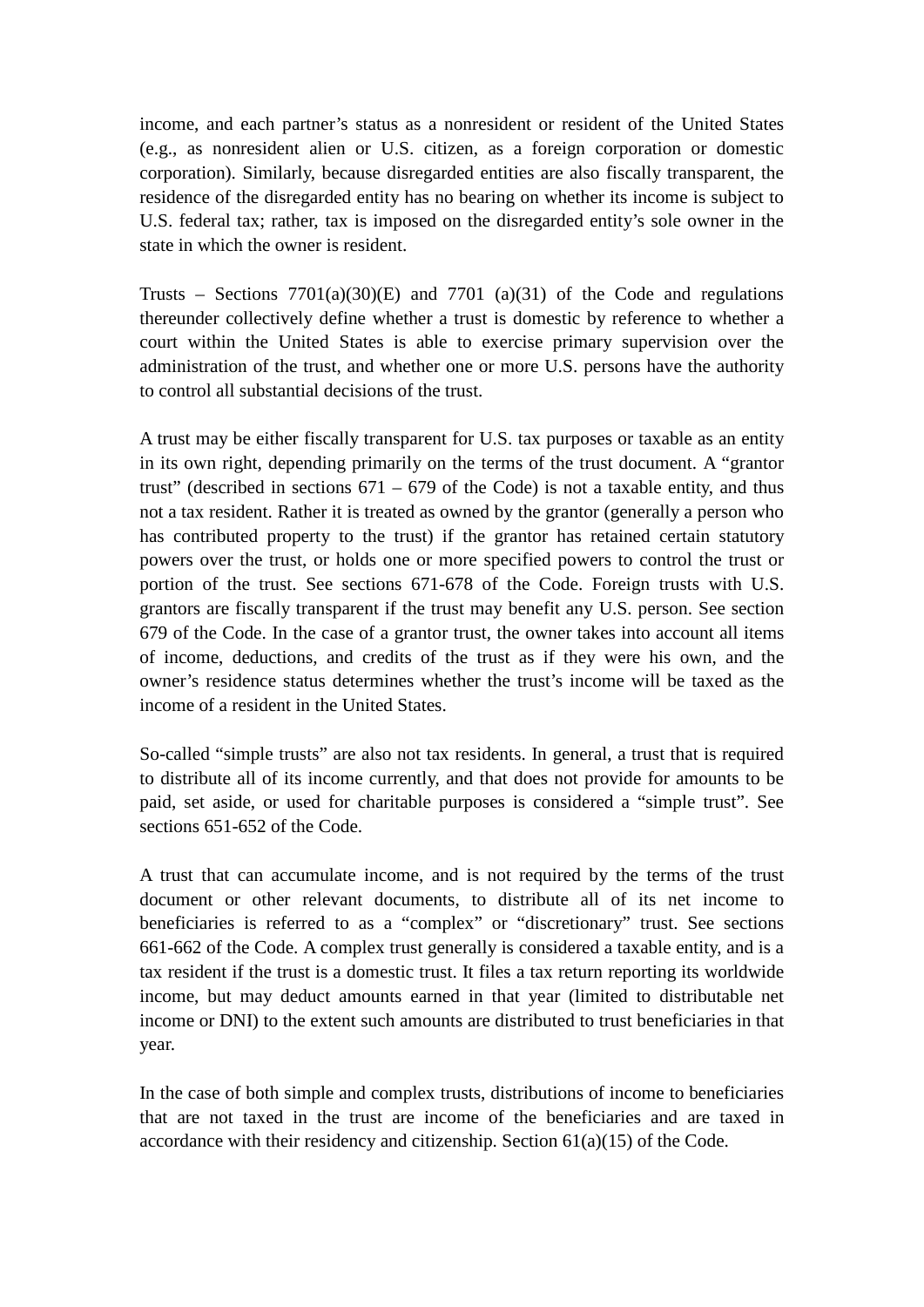Pension trusts, in particular section 401(a) of the Code qualified pension trusts, which must be domestic, are considered to be tax residents, although generally exempt from tax on their gross income if all relevant requirements of the Code are met.

Estates – A domestic estate is a tax resident, liable to tax on its worldwide income in the same manner as a trust, while it is in existence. Section 641 of the Code. Generally that period is limited in time, since the executor of a decedent's estate must file a tax return within a prescribed time following the death of the decedent, which effectively terminates the existence of an estate as a separate taxable entity. There is no simple statutory definition of the term "foreign estate," and a variety of factors have to be taken into account in determining whether an estate should be treated as "foreign" for this purpose. These include, among others, the situs of the estate assets, the location of the estate's domiciliary administration, and the nationality and residence of the domiciliary personal representative. Neither the nationality of the decedent nor that of the estate's beneficiaries is dispositive.

See also IRS Form 8802, Application for United States Residency Certification, and Instructions [\(http://www.irs.gov/pub/irs-pdf/f8802.pdf\)](http://www.irs.gov/pub/irs-pdf/f8802.pdf)). This application form is used to obtain a letter from the U.S. Internal Revenue Service (IRS) certifying that the applicant is itself a U.S. resident, or if the applicant is fiscally transparent, that one or more of its owners is a U.S. resident. The certification of residence is used almost exclusively by U.S. taxpayers to demonstrate to another jurisdiction that they are eligible to obtain tax treaty benefits, and therefore, takes into account specific treaty rules that may affect whether a person is resident of the United States for purposes of that treaty.

Relevant Tax Provisions include the following: Code §§ 7701 (a)(1)-(5), (30) and (31). Code §§ 269B, 953(d), 1504(d), and 7874 Treas. Reg. §§ 301.7701-1 through -5, 301.7701-7

#### **Section III - Entity types that are as a rule not considered tax residents**

Partnerships (other than publicly traded partnerships), subchapter S corporations, grantor trusts, simple trusts, and common trust funds under section 584 of the Code are fiscally transparent entities for purposes of U.S. federal tax law. In general, a business entity that is domestic and not a per se corporation will default into either disregarded entity status (if one owner) or partnership (if more than one owner) unless it elects to be treated as a corporation. If it makes the election to be a corporation, it will be liable to tax as a resident for treaty purposes. A foreign business entity that is not a per se corporation (regulations list foreign per se corporations) may also default or elect to be treated as a disregarded entity or partnership. Disregarded entities and partnerships are fiscally transparent for U.S. tax purposes. For these purposes, fiscal transparency means that no income tax is imposed on or collected from the entity, and the owner or owners of the entity separately take(s) into account on a current basis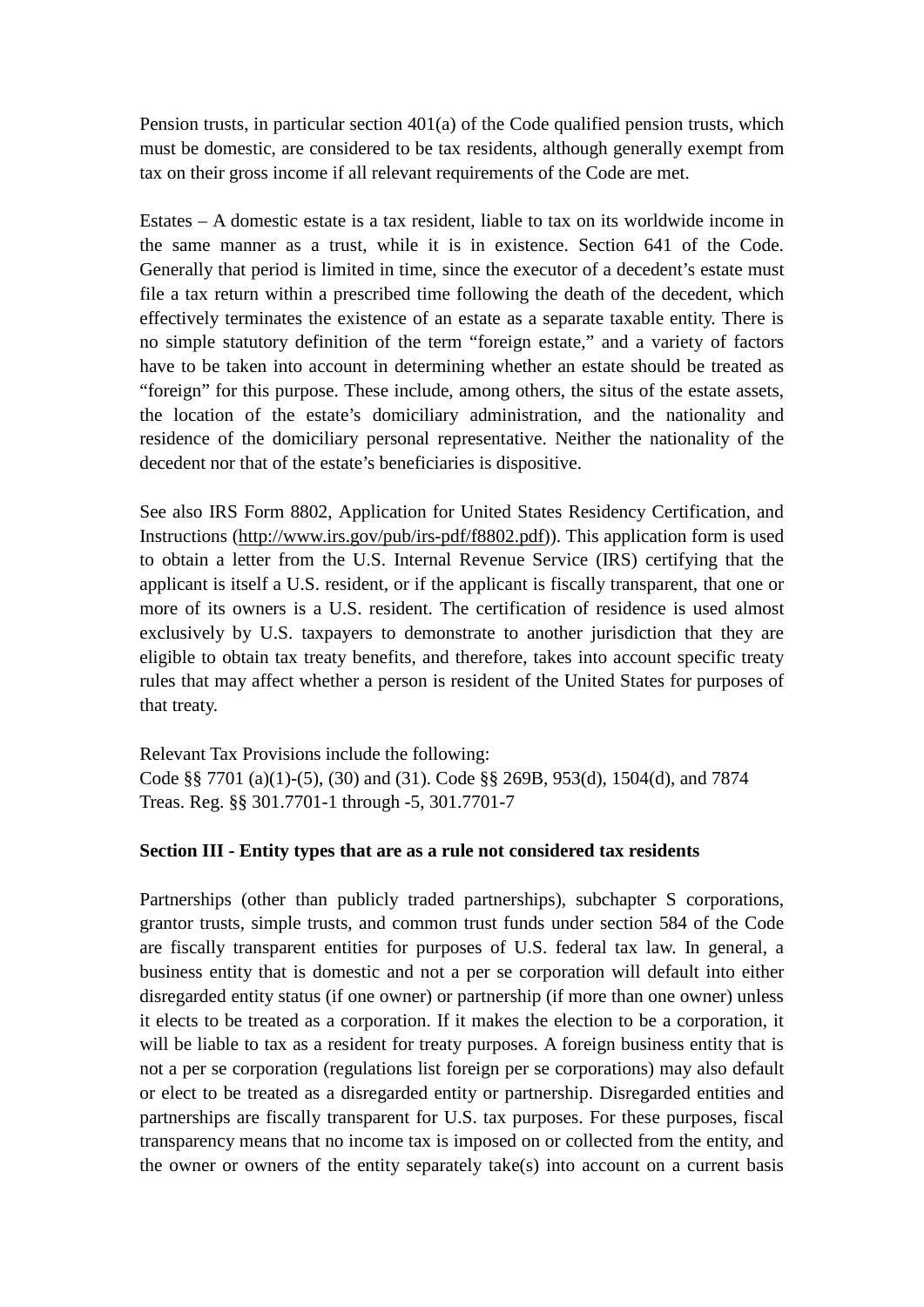their share of such entity's income, whether or not distributed, and the character and source of the income to the owner are determined as if the income was realized directly by the owner or owners. As discussed above, a fiscally transparent or flow-through entity may be a U.S. tax resident.

An entity that is fiscally transparent for U.S. tax purposes should not be denied treaty benefits on income derived from a foreign country so long as the person who takes into account the income derived through the fiscally transparent entity is a U.S. tax resident.

See also IRS Form 8802, Application for United States Residency Certification, and the Instructions [\(http://www.irs.gov/pub/irs-pdf/i8802.pdf\)](http://www.irs.gov/pub/irs-pdf/i8802.pdf), as discussed in Section II, above.

# **Section IV - Contact point for further information**

Deputy Commissioner (International) Large Business and International Division Internal Revenue Service 1111 Constitution Avenue, NW Routing M4-365 Washington, DC 20224 Attn: TAIT (Treaty Assistance and Interpretation Team)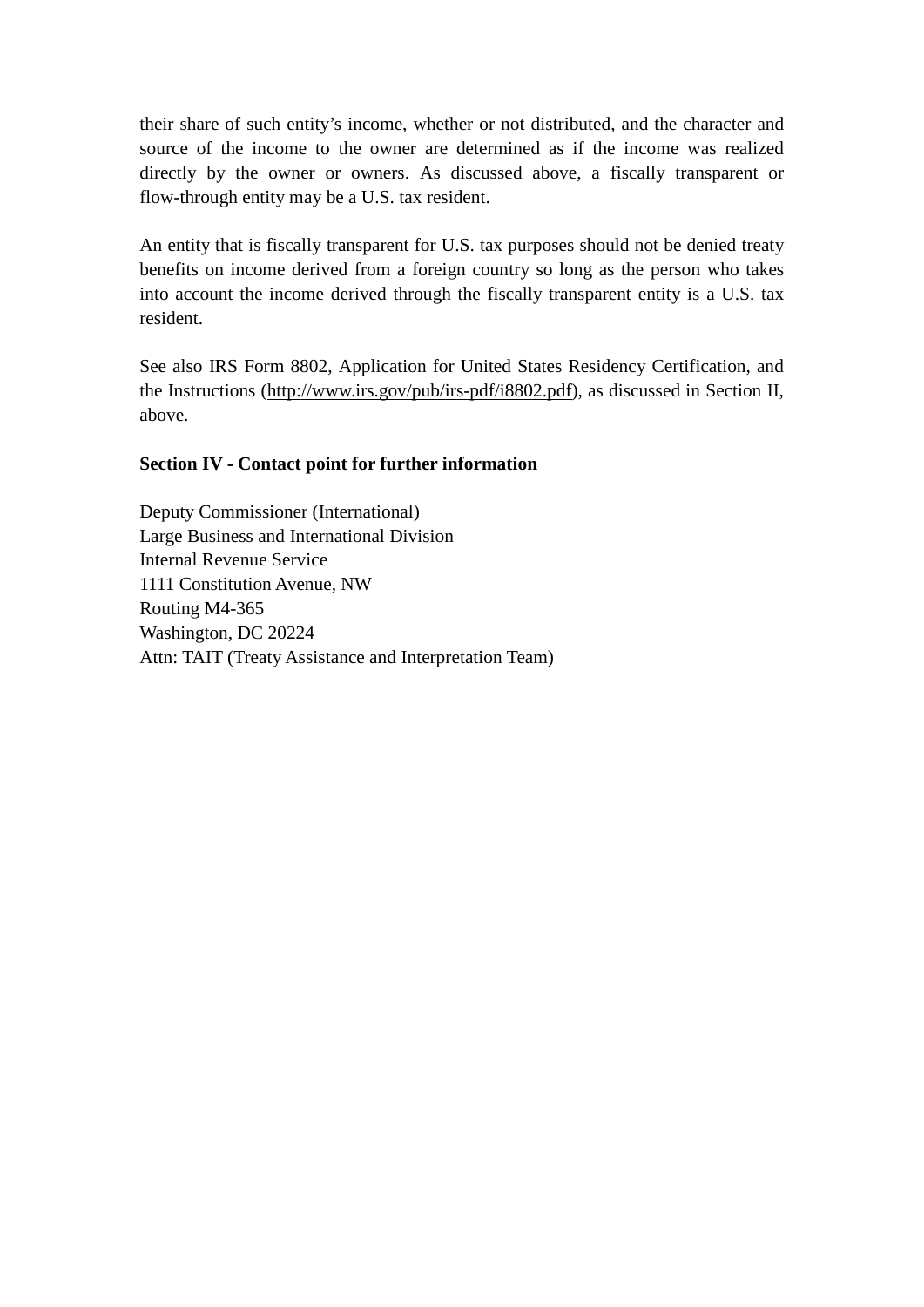# **United States - Information on Tax Identification Numbers**

# **Section I – TIN Description**

U.S. taxpayer identification numbers include a Social Security Number (SSN), which is issued to individuals, and an Employer Identification Number (EIN), which is issued to individuals or entities. In addition, an Individual Taxpayer Identification Number (ITIN) is issued to individuals who are required to have a U.S. taxpayer identification number but who do not have and are not eligible to obtain an SSN.

A taxpayer must provide the taxpayer identification number (SSN, EIN or ITIN) on all tax returns and other documents sent to the IRS. A taxpayer must also provide its identification number to other persons who use the identification number on any returns or documents that are sent to the IRS.

An SSN is issued to individuals by the Social Security Administration. Further information regarding the SSN may be found at: [http://www.ssa.gov/ .](http://www.ssa.gov/)

An EIN is issued by the IRS to sole proprietors, partnerships, corporations (including limited liability corporations), and other entities for tax filing and reporting purposes. Application for an EIN may be made by either: (1) submitting IRS Form SS-4, Application for Employer Identification Number [\(http://www.irs.gov/pub/irs-pdf/fss4.pdf\)](http://www.irs.gov/pub/irs-pdf/fss4.pdf) online; or (2) mailing or faxing the Form SS-4 as described in the form instructions. International applicants may call telephone number (267) 941-1099 (not a toll-free number). For more information about EINs, see IRS Publication 1635, Understanding Your EIN [\(http://www.irs.gov/pub/irs-pdf/p1635.pdf \)](http://www.irs.gov/pub/irs-pdf/p1635.pdf).

An ITIN is a tax processing number issued by the IRS to individuals who are required to have a U.S. taxpayer identification number but who do not have and are not eligible to obtain an SSN from the Social Security Administration. ITINs are issued regardless of immigration status because both resident and nonresident aliens may have a U.S. filing or reporting requirement under the Code. Individuals must have a filing requirement and file a valid federal income tax return to receive an ITIN, unless they meet an exception. Application for an ITIN may be made on IRS Form W-7, Application for IRS Individual Taxpayer Identification Number [\(http://www.irs.gov/pub/irs-pdf/fw7.pdf\)](http://www.irs.gov/pub/irs-pdf/fw7.pdf).

# **Section II – TIN Structure**

An SSN is in the following format: xxx-xx-xxxx. The first three digits have geographical significance, the next two digits have no real significance and are issued sequentially, and the last four digits are random.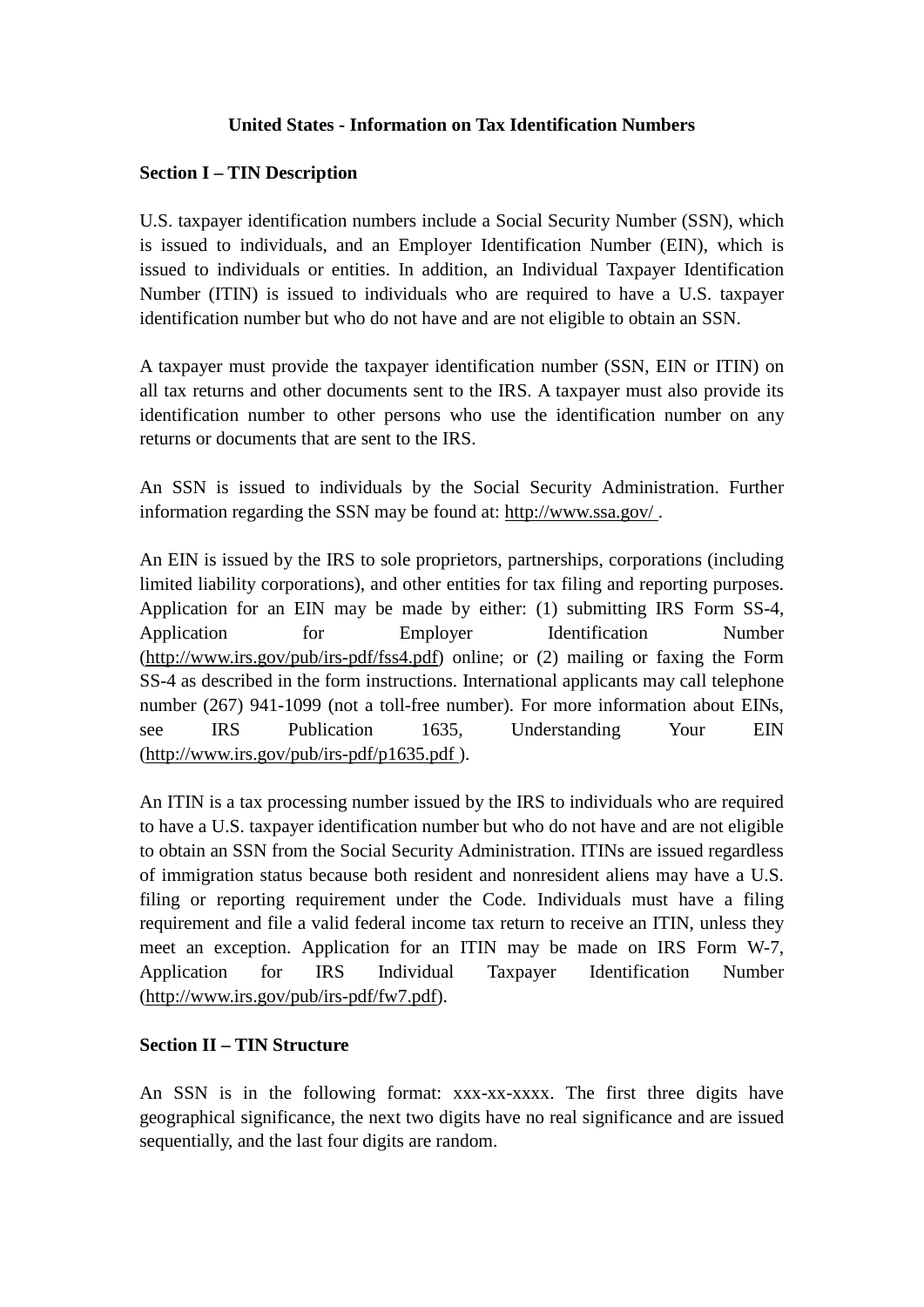An EIN is in the following format: xx-xxxxxxx.

An ITIN is a nine-digit number that always begins with the number 9 and is in the following format: 9xx-xx-xxxx.

# **Section III – Where to find TINs?**

The U.S. Taxpayer Identification Number may be found on a number of documents, including tax returns and forms filed with the IRS, and in the case of an SSN, on a social security card issued by the Social Security Administration. In the United States, TINs are generally considered confidential, private identity information. When provided to the IRS, TINs are protected from disclosure under section 6103 of the Code; and, in some cases, section 6105 of the Code in conjunction with confidentiality provisions of the relevant tax treaty, tax information exchange agreement, or other bilateral agreement for the exchange of information, when the information is provided to the IRS by a foreign government under such treaty or agreement..

# **Section IV – TIN information on the domestic website**

[http://www.irs.gov/Individuals/International-Taxpayers/Taxpayer-Identification-Numb](http://www.irs.gov/Individuals/International-Taxpayers/Taxpayer-Identification-Numbers-TIN) [ers-TIN](http://www.irs.gov/Individuals/International-Taxpayers/Taxpayer-Identification-Numbers-TIN)

# **Section V – Contact point for further information**

Regarding the SSN, contact the Social Security Administration as provided in its website:<http://www.ssa.gov/agency/contact/> .

Regarding the EIN and ITIN, please see the following:

The U.S. competent authority is not generally involved in the provision of TINs.

Taxpayers with specific individual or business account questions should contact the International Taxpayer Service Call Center by phone or fax. The International Call Center is operational Monday through Friday, from 6:00 a.m. to 11:00 p.m. (Eastern Time):

Tel: 267-941-1000 (not toll-free)

Fax: 267-941-1055

Depending on the nature of their inquiry, foreign governments with questions about the United States' TINs may consult the IRS website, contact the IRS' International Visitors Program online via the website,